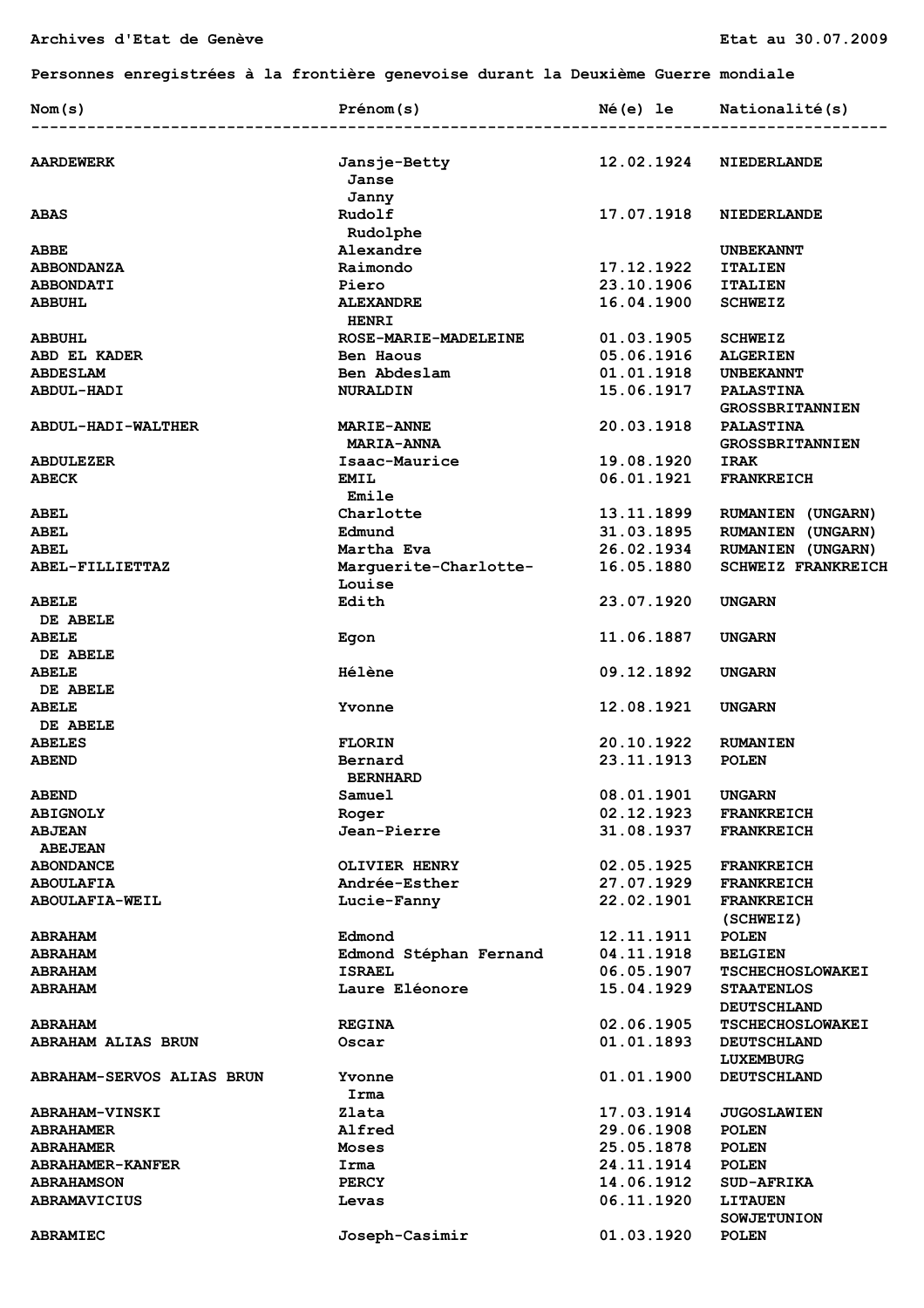|                            | Josef                                   |            |                                    |
|----------------------------|-----------------------------------------|------------|------------------------------------|
| <b>ABRAMOVITCH</b>         | Jacques                                 | 01.11.1929 | <b>LITAUEN</b>                     |
| <b>ABRAMOWICZ</b>          | Basia                                   | 20.05.1925 | <b>BELGIEN</b>                     |
| <b>ABRAMOWICZ</b>          | <b>HENRI</b>                            | 27.09.1937 | FRANKREICH (POLEN)                 |
| <b>ABRAMOWICZ</b>          | <b>RAPHAEL</b>                          | 15.07.1907 | <b>POLEN</b>                       |
| ABRAMOWICZ ALIAS MAZEL     | <b>JACQUES</b>                          | 02.07.1932 | <b>POLEN</b>                       |
| ABRAMOWICZ ALIAS MAZEL     | <b>JAKOB</b><br>Marc                    | 16.07.1936 | <b>POLEN</b>                       |
|                            | <b>MARKUS</b>                           |            |                                    |
| ABRAMOWICZ ALIAS MAZEL     | <b>STELLA</b>                           | 26.02.1940 | <b>POLEN</b>                       |
| ABRAMOWICZ-LEWKOWICZ ALIAS | <b>RACHEL</b>                           | 04.09.1904 | <b>POLEN</b>                       |
| <b>MAZEL</b>               | <b>RACHELLE</b>                         |            |                                    |
| <b>ABRAMOWITZ</b>          | Louis<br>Ludwig                         | 22.02.1929 | <b>POLEN</b>                       |
| <b>ABRAMOWSKI</b>          | José                                    | 15.05.1922 | <b>RUSSLAND</b>                    |
|                            |                                         |            | (FRANKREICH)                       |
| <b>ABRECHT</b>             | <b>ALBERT</b>                           | 03.04.1930 | <b>FRANKREICH</b><br>(UNBEKANNT)   |
| <b>ABRIL TRIAS</b>         | Roque                                   | 28.08.1901 | <b>SPANIEN</b>                     |
| <b>ACANFORA</b>            | Giovanni                                | 11.02.1911 | <b>ITALIEN</b>                     |
| <b>ACASI</b>               | Thomas                                  | 31.01.1926 | <b>FRANKREICH</b>                  |
| <b>ACCETTI</b>             | <b>MARIO</b>                            | 14.12.1910 | <b>ITALIEN</b>                     |
|                            | Robert                                  | 29.04.1912 |                                    |
| <b>ACHARD</b>              |                                         |            | <b>FRANKREICH</b>                  |
| <b>ACHENER</b>             | <b>CLAUDE</b><br><b>CLAUDIUS</b>        | 08.01.1922 | <b>FRANKREICH</b>                  |
| <b>ACHER</b>               | Sylvain Salomon                         | 12.12.1916 | <b>FRANKREICH</b>                  |
| <b>ACHITOUR</b>            | <b>HENRI</b><br><b>HEINRICH</b>         | 05.03.1914 | <b>FRANKREICH</b>                  |
| <b>ACHMED-BIND</b>         | <b>ACHMED</b>                           | 10.11.1908 | <b>AEGYPTEN</b>                    |
|                            |                                         |            |                                    |
| <b>ACHMED-BIUD</b>         | <b>AHMED</b>                            |            |                                    |
| AHMED-BIUD                 |                                         |            |                                    |
| <b>ACHNER</b>              | Felicie Margarita<br>Félicia            | 13.01.1933 | <b>RUMANIEN</b><br>(SOWJETUNION)   |
| <b>ACHSELRAD</b>           | David                                   | 18.10.1900 | <b>RUSSLAND</b>                    |
| <b>ACHTERHOFF</b>          | Kurt                                    | 17.08.1926 | <b>DEUTSCHLAND</b>                 |
| <b>ACHTSAM</b>             | Moritz                                  | 21.01.1896 | <b>STAATENLOS</b>                  |
|                            | Maurice                                 |            | (OESTERREICH)                      |
| <b>ACKER</b>               | Benjamin                                | 05.03.1906 | <b>STAATENLOS</b>                  |
| <b>ACKERFELD</b>           | Motek                                   | 15.08.1926 | <b>POLEN</b>                       |
| <b>AKERFELD</b>            |                                         |            |                                    |
|                            |                                         |            |                                    |
| <b>ACKERMAN</b>            | Thomas                                  | 01.01.1913 | <b>ENGLAND</b>                     |
| <b>ACKERMANN</b>           | Charles                                 | 04.05.1928 | <b>SCHWEIZ</b>                     |
| <b>ACKERMANN</b>           | Dora                                    | 13.09.1886 | <b>POLEN</b>                       |
| <b>ACKERMANN</b>           | <b>EUGENE</b>                           | 05.03.1910 | <b>DEUTSCHLAND</b>                 |
| <b>ACKERMANN</b>           | Gérard<br>Gerhard                       | 11.08.1935 | <b>FRANKREICH</b>                  |
| <b>ACKERMANN</b>           | Hans                                    | 03.08.1916 | <b>STAATENLOS</b>                  |
|                            |                                         |            | (DEUTSCHLAND)                      |
| <b>ACKERMANN</b>           | Henri                                   | 10.11.1932 | <b>FRANKREICH</b>                  |
| <b>ACKERMANN</b>           | Jacqueline                              | 30.01.1929 | <b>FRANKREICH</b>                  |
| <b>ACKERMANN</b>           | Kurt                                    | 24.04.1919 | <b>STAATENLOS</b><br>(DEUTSCHLAND) |
| <b>ACUNA</b>               | Manuel                                  | 16.05.1916 | <b>SPANIEN</b>                     |
| <b>ACUNA BLASCO</b>        |                                         |            |                                    |
| <b>ADAM</b>                | Pierre                                  | 22.01.1926 | <b>FRANKREICH</b>                  |
| <b>ADAMCZAK</b>            | Feliks                                  | 02.08.1921 | <b>POLEN</b>                       |
|                            | FELIX                                   |            |                                    |
| <b>ADAMCZAK</b>            | Johann                                  | 08.12.1914 | <b>POLEN</b>                       |
| <b>ADAMI</b>               | Jean-Pierre                             | 11.03.1944 | <b>FRANKREICH</b>                  |
| <b>ADAMI</b>               | Jeannine                                | 25.08.1942 | <b>FRANKREICH</b>                  |
| ADAMI-FIORATI              | Marquerite                              | 10.05.1905 | FRANKREICH ITALIEN                 |
| <b>ADAMIDI</b>             | <b>ELEONORE</b>                         | 01.07.1901 | <b>GRIECHENLAND</b>                |
|                            | Eléonore                                |            |                                    |
| <b>ADAMS</b>               | <b>ALFRED ARTHUR</b>                    | 10.05.1923 | <b>UNBEKANNT</b>                   |
|                            |                                         |            | (GROSSBRITANNIEN)                  |
| <b>ADDA</b>                | Maurice Joseph                          | 20.05.1919 | <b>FRANKREICH</b>                  |
| <b>ADELET</b>              | Pierre Henri Emile Yves<br><b>PETER</b> | 29.10.1923 | <b>FRANKREICH</b>                  |
| <b>ADELIST</b>             | Diana                                   | 27.12.1928 | <b>BELGIEN</b>                     |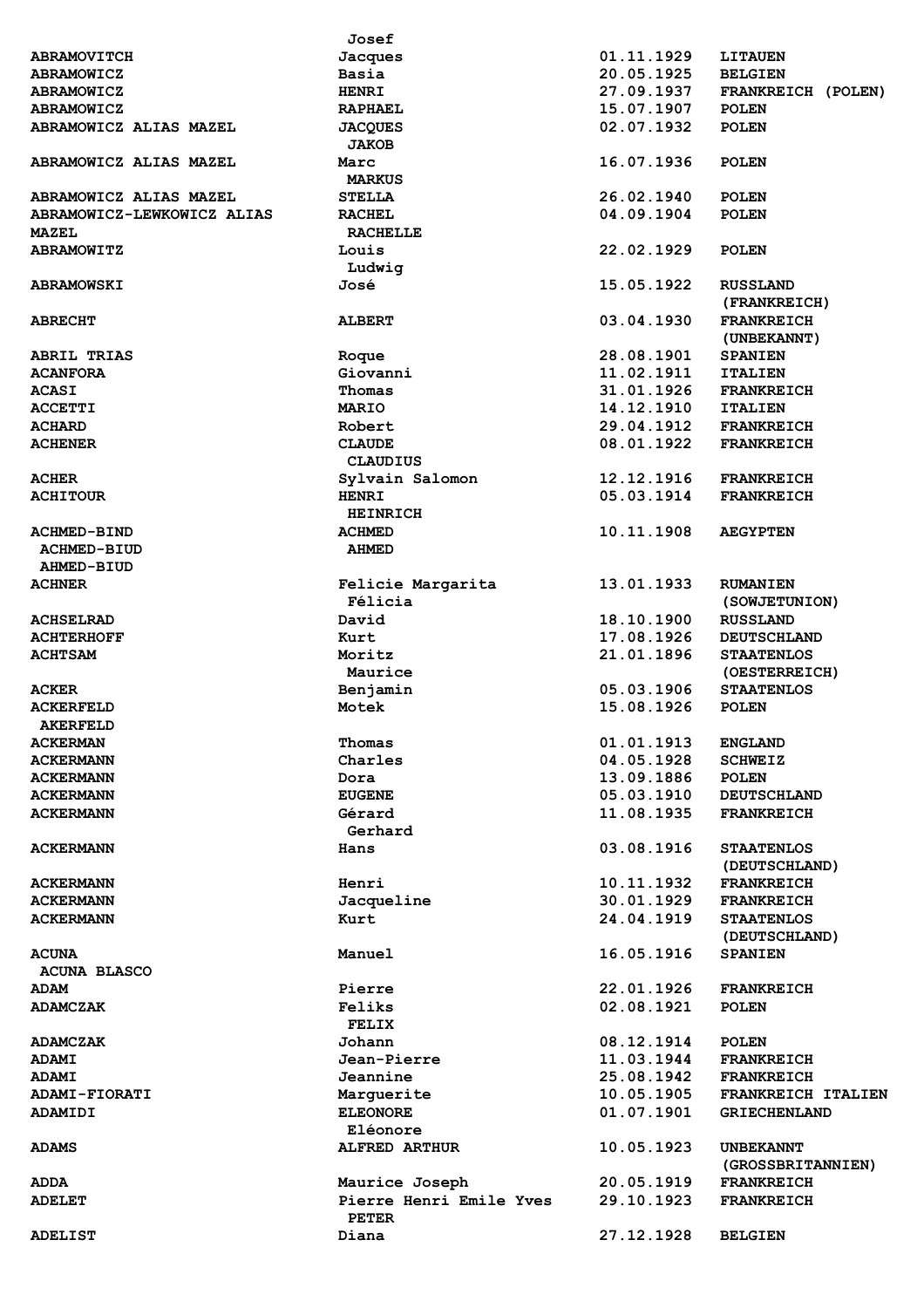| ADER-LICHTINGER, NEE WEINBERG                       | <b>ROSA</b>                       | 04.06.1888 | STAATENLOS (POLEN)        |
|-----------------------------------------------------|-----------------------------------|------------|---------------------------|
| <b>ADLER</b>                                        | Benoit                            | 31.03.1871 | <b>FRANKREICH ELSASS</b>  |
| <b>ADLER</b>                                        | Camille                           | 22.03.1905 | <b>STAATENLOS</b>         |
|                                                     |                                   |            |                           |
|                                                     |                                   |            | (OESTERREICH)             |
| <b>ADLER</b>                                        | Charles                           | 03.01.1909 | <b>POLEN</b>              |
| <b>ADLER</b>                                        | <b>DANIELLE</b>                   | 10.04.1943 | <b>POLEN</b>              |
| <b>ADLER</b>                                        | Henri                             | 24.07.1895 | <b>FRANKREICH ELSASS</b>  |
|                                                     |                                   |            |                           |
| <b>ADLER</b>                                        | <b>JOSEPH</b>                     | 22.06.1894 | <b>STAATENLOS</b>         |
|                                                     |                                   |            | (DEUTSCHLAND)             |
| <b>ADLER</b>                                        | <b>JUDITH</b>                     | 20.03.1940 | <b>STAATENLOS</b>         |
|                                                     |                                   |            | (DEUTSCHLAND)             |
| <b>ADLER</b>                                        | Louise                            | 26.04.1942 | <b>POLEN</b>              |
|                                                     |                                   |            |                           |
| <b>ADLER</b>                                        | Martha                            | 04.07.1935 | <b>FRANKREICH</b>         |
|                                                     | Marthe                            |            | (DEUTSCHLAND)             |
| <b>ADLER</b>                                        | Michel                            | 22.06.1941 | <b>STAATENLOS</b>         |
|                                                     |                                   |            | (OESTERREICH)             |
|                                                     |                                   |            |                           |
| <b>ADLER</b>                                        | Paul                              | 10.03.1936 | <b>STAATENLOS</b>         |
|                                                     |                                   |            | (OESTERREICH)             |
| <b>ADLER</b>                                        | Richard                           | 04.07.1935 | <b>FRANKREICH</b>         |
|                                                     |                                   |            | (DEUTSCHLAND)             |
|                                                     |                                   | 06.05.1899 | <b>STAATENLOS</b>         |
| <b>ADLER-BAMBERGER</b>                              | Hans-Otto                         |            |                           |
|                                                     |                                   |            | (DEUTSCHLAND)             |
| <b>ADLER-BRUNSCHVIG</b>                             | Renée Joséphine Gabrielle         | 07.12.1882 | <b>FRANKREICH</b>         |
| <b>ADLER-GUTTER</b>                                 | <b>ERNA</b>                       | 10.05.1919 | <b>STAATENLOS</b>         |
|                                                     |                                   |            |                           |
|                                                     |                                   |            | (DEUTSCHLAND)             |
| <b>ADLER-KRAUS</b>                                  | Martha                            | 25.10.1901 | <b>STAATENLOS</b>         |
|                                                     |                                   |            | (OESTERREICH)             |
| <b>ADLER-SCHREIBER</b>                              | <b>MAX</b>                        | 12.05.1912 | <b>POLEN</b>              |
| <b>ADLER-SCHREIBER</b>                              | <b>SALOMEA</b>                    | 11.11.1913 | <b>BELGIEN</b>            |
|                                                     |                                   |            |                           |
| <b>ADORJAN</b>                                      | André                             | 08.01.1927 | <b>UNGARN</b>             |
|                                                     | Andreas                           |            |                           |
| <b>ADOUT</b>                                        | Raymond                           | 15.01.1924 | <b>FRANKREICH</b>         |
|                                                     | <b>RAIMUND</b>                    |            |                           |
|                                                     |                                   |            |                           |
| <b>ADRIAANSEN</b>                                   | Josephus                          | 09.08.1919 | <b>NIEDERLANDE</b>        |
|                                                     | Josef                             |            |                           |
| <b>ADRIAN</b>                                       | <b>JOSEPH ALOIS ALPHONSE</b>      | 13.11.1910 | <b>FRANKREICH</b>         |
| <b>ADRIAN</b>                                       | <b>MARTHE</b>                     | 07.04.1909 | <b>FRANKREICH</b>         |
|                                                     |                                   |            |                           |
| <b>ADRIAN</b>                                       | PHILIPPE                          | 05.07.1937 | <b>FRANKREICH</b>         |
| <b>ADWOKAT</b>                                      | Ruth                              | 15.03.1928 | STAATENLOS (POLEN)        |
| KELLER-ADWOKAT                                      |                                   |            |                           |
| <b>AEBERHARD</b>                                    | Adelheid                          | 17.01.1940 | <b>SCHWEIZ</b>            |
| <b>AEBERHARD</b>                                    | Linda                             | 16.08.1913 | <b>SCHWEIZ</b>            |
|                                                     |                                   |            |                           |
| <b>AEBISCHER</b>                                    | Armand                            | 19.06.1921 | <b>SCHWEIZ</b>            |
| <b>AEBISCHER</b>                                    | Charlotte                         | 24.12.1915 | <b>SCHWEIZ</b>            |
| <b>AEBISCHER</b>                                    | Christian                         | 09.11.1880 | <b>SCHWEIZ</b>            |
| <b>AEBISCHER</b>                                    | Gilbert                           | 16.08.1930 | <b>SCHWEIZ</b>            |
|                                                     |                                   |            |                           |
| <b>AEBISCHER</b>                                    | Martha                            | 31.12.1884 | <b>SCHWEIZ</b>            |
| <b>AEBISCHER</b>                                    | Siegmar                           | 15.09.1941 | <b>SCHWEIZ</b>            |
| <b>AEGERTER</b>                                     | Elfriede                          | 11.05.1890 | <b>SCHWEIZ</b>            |
| <b>AEGERTER</b>                                     | Elisabeth                         | 25.08.1922 | <b>SCHWEIZ</b>            |
|                                                     |                                   |            |                           |
| <b>AEGERTER</b>                                     | Hans                              | 14.08.1892 | <b>SCHWEIZ</b>            |
| <b>AEGERTER</b>                                     | Walter                            | 01.08.1934 | <b>SCHWEIZ</b>            |
| <b>AEGLE</b>                                        | Ines                              | 30.03.1923 | <b>ESTLAND</b>            |
| <b>AEGLO</b>                                        |                                   |            | <b>SOWJETUNION</b>        |
|                                                     |                                   |            |                           |
| <b>AELBERS</b>                                      | Albert                            | 19.02.1917 | <b>BELGIEN</b>            |
| <b>AELBERS</b>                                      | Kors                              | 29.10.1920 | <b>NIEDERLANDE</b>        |
| <b>AELIEN</b>                                       | Henri                             | 01.01.1924 | <b>FRANKREICH</b>         |
| <b>AELLIG</b>                                       | Alma-Marta                        | 13.04.1895 | <b>SCHWEIZ</b>            |
| <b>AELLIG</b>                                       | Elisabeth                         | 05.10.1931 | <b>SCHWEIZ</b>            |
|                                                     |                                   |            |                           |
| <b>AELLIG</b>                                       | Ernst                             | 18.02.1902 | <b>SCHWEIZ</b>            |
| <b>AELLIG</b>                                       | Gerhard                           | 23.04.1943 | <b>SCHWEIZ</b>            |
| <b>AELLIG</b>                                       | Héléna                            | 03.07.1905 | <b>SCHWEIZ</b>            |
| <b>AELLIG</b>                                       |                                   |            |                           |
|                                                     |                                   |            |                           |
|                                                     | Johann                            | 10.07.1893 | <b>SCHWEIZ</b>            |
|                                                     | Marianne                          | 23.05.1926 | <b>SCHWEIZ</b>            |
|                                                     | <b>RODOLPHE</b>                   | 10.11.1902 | <b>SCHWEIZ</b>            |
| <b>AELLIG</b><br><b>AELLIG</b><br><b>AESCHIMANN</b> | Jacques Henri Jules               | 03.12.1923 | <b>FRANKREICH</b>         |
|                                                     |                                   |            |                           |
|                                                     | <b>JAKOB HEINRICH</b>             |            |                           |
| <b>AESCHLIMANN</b>                                  | <b>ANDRE EMILE</b><br>André-Emile | 23.12.1921 | <b>FRANKREICH SCHWEIZ</b> |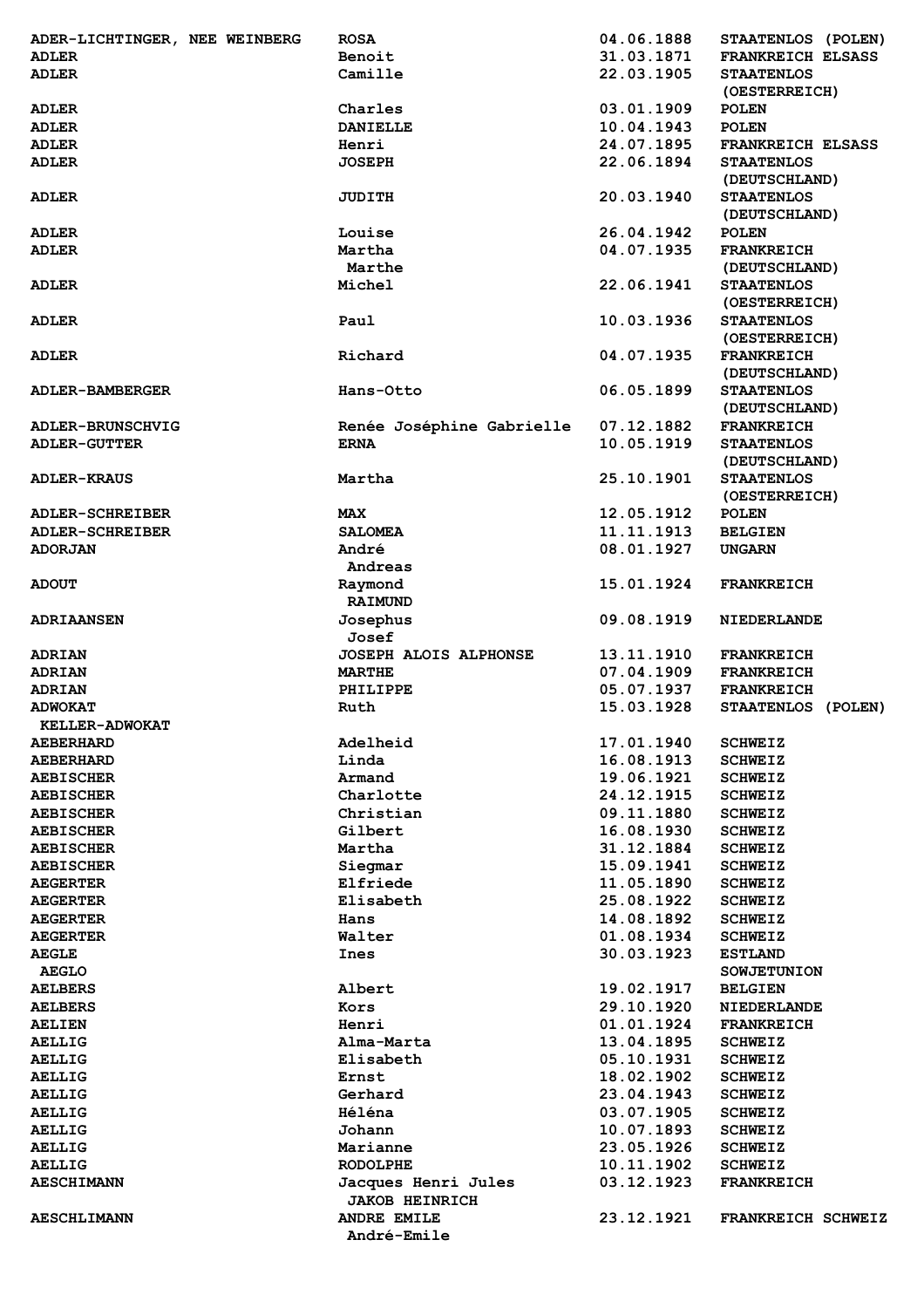| <b>AESCHLIMANN</b>              | Elga                                  | 18.12.1917 | <b>SCHWEIZ</b>      |
|---------------------------------|---------------------------------------|------------|---------------------|
| <b>AESCHLIMANN</b>              | Fréderich Charles<br>Charles-Fréderic | 28.02.1897 | <b>SCHWEIZ</b>      |
| <b>AESCHLIMANN</b>              | Gottfried                             | 23.12.1921 | <b>SCHWEIZ</b>      |
| <b>AESCHLIMANN</b>              | Gottfried                             | 05.01.1913 | <b>SCHWEIZ</b>      |
| <b>AESCHLIMANN</b>              | Hartmut                               | 30.09.1943 | <b>SCHWEIZ</b>      |
|                                 |                                       |            |                     |
| <b>AESCHLIMANN</b>              | Helga                                 | 03.03.1941 | <b>SCHWEIZ</b>      |
| <b>AFFET</b>                    | René                                  | 26.09.1915 | <b>FRANKREICH</b>   |
| <b>AFFRET</b>                   |                                       |            |                     |
| <b>AFFIF</b>                    | Charles Bension<br><b>KARL</b>        | 05.03.1909 | <b>AEGYPTEN</b>     |
|                                 |                                       |            |                     |
| <b>AFFOLTER</b>                 | Fritz                                 | 18.05.1920 | <b>SCHWEIZ</b>      |
| <b>AGADJADIAN</b>               | Haikas                                | 01.01.1909 | <b>ARMENIEN</b>     |
| <b>AGAZZI</b>                   | Giuseppe                              | 26.06.1924 | <b>ITALIEN</b>      |
| <b>AGETI</b>                    | Aldo                                  | 15.06.1921 | <b>ITALIEN</b>      |
| <b>AGETTI</b>                   |                                       |            |                     |
| <b>AGHIB</b>                    | Carla-Fanny                           | 26.01.1924 | ITALIEN (KANADA)    |
| <b>AGHIB</b>                    | Luisa Giulia                          | 26.01.1924 | <b>ITALIEN</b>      |
|                                 | Liusa                                 |            |                     |
| <b>AGMAN</b>                    | Szlama                                | 19.05.1903 | STAATENLOS (POLEN)  |
| <b>AGORAKIS</b>                 | Georges                               | 03.03.1918 | <b>GRIECHENLAND</b> |
| <b>AGOSTO</b>                   | Oscar                                 | 21.05.1916 | <b>ITALIEN</b>      |
|                                 |                                       |            |                     |
| <b>AGOUPOW</b>                  | <b>SERGE</b>                          | 15.06.1921 | <b>SOWJETUNION</b>  |
| <b>AHUPOW</b>                   | Serhei                                |            |                     |
| <b>AGUET</b>                    | <b>JULES</b>                          | 22.01.1873 | <b>SCHWEIZ</b>      |
|                                 | <b>HENRI</b>                          |            |                     |
| <b>AGUET</b>                    | Paul                                  | 16.01.1906 | <b>SCHWEIZ</b>      |
| <b>AHREND</b>                   | Max                                   | 26.07.1929 | <b>DEUTSCHLAND</b>  |
|                                 |                                       |            | (STAATENLOS)        |
| <b>AINSLEY</b>                  | R.                                    | 01.01.1915 | <b>ENGLAND</b>      |
| <b>AIRALDI</b>                  | Léopold                               | 08.11.1920 | <b>ITALIEN</b>      |
|                                 | <b>LEOPOLDO</b>                       |            |                     |
| <b>AITSLIMAN</b>                | Belaid                                | 30.11.1912 | <b>FRANKREICH</b>   |
| <b>AJBESZYC</b>                 | <b>JOSEF</b>                          | 26.01.1927 | <b>BELGIEN</b>      |
|                                 |                                       |            |                     |
|                                 | Josej                                 |            |                     |
|                                 | Joseph                                |            |                     |
| <b>AJCHENRAND</b>               | Lajzer                                | 23.09.1911 | <b>POLEN</b>        |
| <b>AJCHBRAND</b>                | Leiser                                |            |                     |
| <b>AJDELSTEIN</b>               | Szlama                                | 05.05.1929 | <b>POLEN</b>        |
| <b>AJDELSZTAIN</b>              | Schlama                               |            |                     |
| <b>AYDELSTAIN</b>               |                                       |            |                     |
| <b>AJDLER</b>                   | Natan                                 | 13.08.1917 | <b>POLEN</b>        |
| <b>AJNSZTAJN</b>                | <b>LILAS</b>                          | 20.04.1940 | <b>POLEN</b>        |
| <b>AJNSTAJN</b>                 |                                       |            |                     |
| <b>AJNSZTAJN</b>                | Moses                                 | 01.01.1907 | <b>POLEN</b>        |
|                                 | Moïse                                 |            |                     |
| <b>AJZENBAUM</b>                | Raymonde                              | 22.04.1941 | <b>FRANKREICH</b>   |
|                                 |                                       | 30.01.1910 | <b>POLEN</b>        |
| <b>AJZENBAUM-ROZENCWEIG</b>     | Estera-Fajga<br>Abram dit Arthur      |            |                     |
| <b>AJZENBERG</b>                |                                       | 08.01.1903 | STAATENLOS (POLEN)  |
| <b>AJZEMBERG</b>                |                                       |            |                     |
| <b>AJZENBERG</b>                | Henry                                 | 17.03.1939 | POLEN STAATENLOS    |
| <b>AJZEMBERG</b>                |                                       |            |                     |
| <b>AJZENBERG ALIAS AJENHERC</b> | <b>HENRY</b>                          | 09.09.1923 | <b>FRANKREICH</b>   |
|                                 | <b>HENRI</b>                          |            |                     |
| <b>AJZENBERG-GOTFRYD</b>        | <b>FAJGA</b>                          | 14.04.1904 | STAATENLOS (POLEN)  |
| <b>AJZEMBERG</b>                | Fayga                                 |            |                     |
| <b>AJZENFISZ</b>                | IDA                                   | 12.01.1930 | <b>BELGIEN</b>      |
| <b>AJZENSZTADT</b>              | Cécile                                | 28.03.1932 | <b>FRANKREICH</b>   |
| <b>AIZENSZTADT</b>              |                                       |            | (UNBEKANNT)         |
| <b>AJZENSZTADT</b>              | Charles                               | 10.03.1938 | FRANKREICH POLEN    |
|                                 |                                       |            |                     |
| <b>AIZENSZTADT</b>              | Karl                                  |            |                     |
| <b>AJZENSZTADT</b>              | Jacques                               | 11.09.1907 | <b>POLEN</b>        |
|                                 | Jankiel                               |            |                     |
| <b>AJZENSZTADT-LEWIN</b>        | Rywka                                 | 10.02.1909 | <b>POLEN</b>        |
|                                 | Riwka                                 |            |                     |
| <b>AKOUN</b>                    | Roland                                | 05.10.1923 | <b>FRANKREICH</b>   |
| <b>AKTUARYUS</b>                | <b>ROSE</b>                           | 26.06.1905 | <b>FRANKREICH</b>   |
| <b>AKUM</b>                     | <b>JEANNINE</b>                       | 31.07.1939 | <b>LITAUEN</b>      |
|                                 | Janine-Odile                          |            | (SOWJETUNION)       |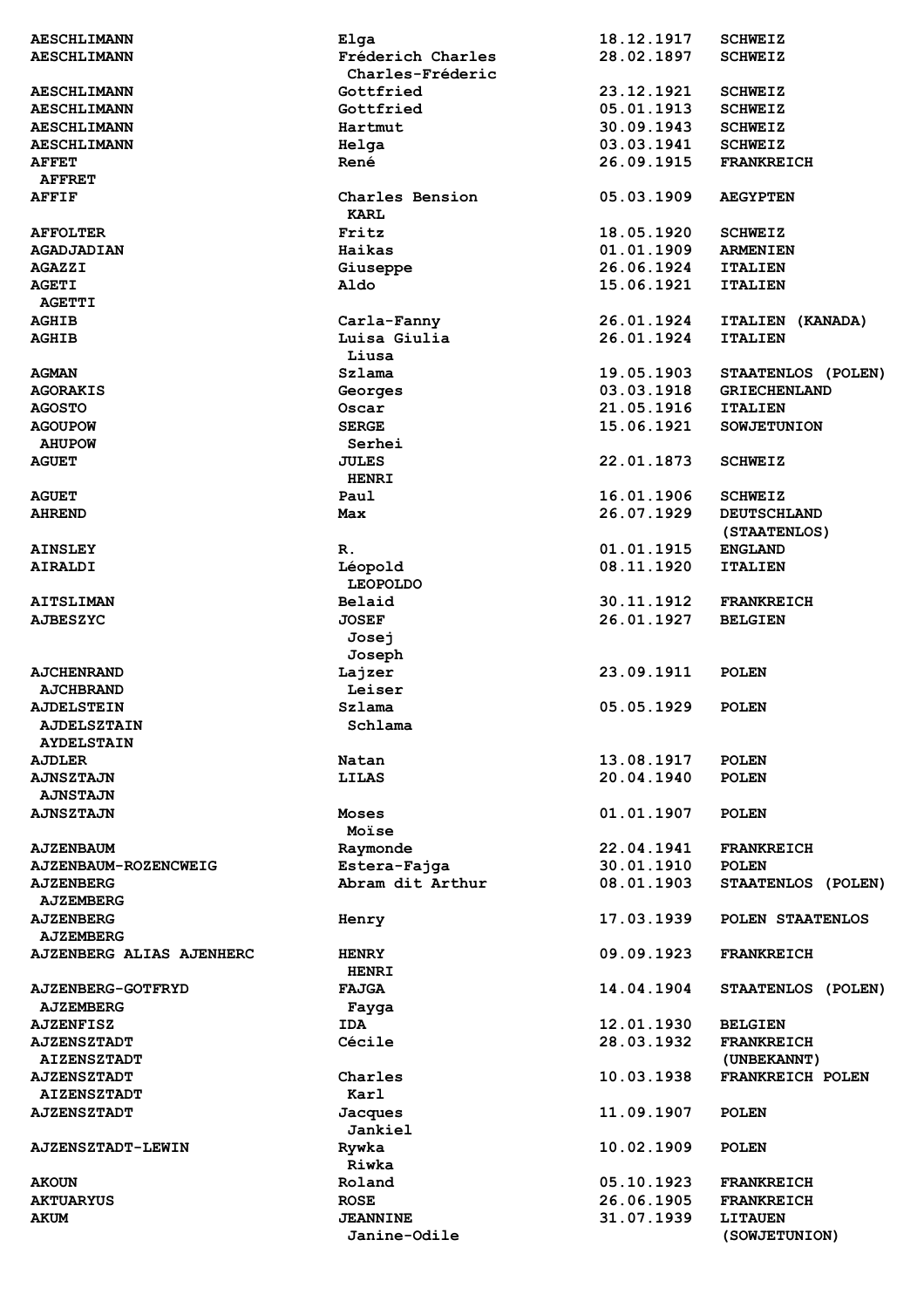| <b>AKUM</b>                                      | Liliane                     | 16.03.1932               | <b>LITAUEN</b>                      |
|--------------------------------------------------|-----------------------------|--------------------------|-------------------------------------|
|                                                  |                             |                          | (SOWJETUNION)                       |
| <b>AKUM-HERSCHKOWICZ</b>                         | Cécile                      | 10.03.1908               | <b>LITAUEN</b>                      |
|                                                  |                             |                          | <b>SOWJETUNION</b>                  |
| <b>ALAMAN SERRANO</b>                            | Roman                       | 28.01.1917               | <b>SPANIEN</b>                      |
|                                                  |                             |                          |                                     |
| <b>ALAMAND</b>                                   | Esther                      | 16.11.1930               | <b>FRANKREICH</b>                   |
| <b>ALEMAN</b>                                    | Eliane                      |                          |                                     |
| <b>ALAREK</b>                                    | Feliks                      | 02.05.1920               | <b>POLEN</b>                        |
| <b>ALBARET</b>                                   | Jean Roger                  | 15.04.1921               | <b>FRANKREICH</b>                   |
| <b>ALBERT</b>                                    | Jankiel Symon               | 21.12.1887               | <b>BELGIEN</b>                      |
| <b>ALBERT</b>                                    | Maurice                     | 08.10.1924               | <b>BELGIEN</b>                      |
|                                                  |                             | 16.11.1890               |                                     |
| <b>ALBERT</b>                                    | Ryfka                       |                          | <b>BELGIEN</b>                      |
|                                                  | Reyska                      |                          |                                     |
| <b>ALBERT</b>                                    | Salomon                     | 25.05.1915               | <b>BELGIEN</b>                      |
| ALBERT-TENENBAUM                                 |                             |                          |                                     |
| ALBERT ALIAS PIETTE                              | MAURICE ALIAS ROBERT        | 25.10.1920               | <b>BELGIEN</b>                      |
| ALBERT-TENENBAUM                                 | Simone                      | 13.06.1915               | <b>BELGIEN</b>                      |
| <b>ALBERTANI</b>                                 | Gianni                      | 01.01.1914               | <b>ITALIEN</b>                      |
|                                                  |                             |                          |                                     |
| <b>ALBERTAZZI</b>                                | Maddelena                   | 31.05.1901               | <b>ITALIEN</b>                      |
| <b>ALBERTI</b>                                   | André                       | 14.08.1921               | <b>FRANKREICH</b>                   |
| <b>ALPERTI</b>                                   | Andreas                     |                          |                                     |
| <b>ALBERTIN</b>                                  | Jean Maurice                | 24.12.1919               | <b>FRANKREICH</b>                   |
| <b>ALBERTINI</b>                                 | Silvio                      | 14.10.1921               | <b>ITALIEN</b>                      |
| <b>ALBERTO</b>                                   | Etienne                     | 19.10.1921               | <b>UNBEKANNT</b>                    |
|                                                  |                             |                          |                                     |
| <b>ALBERTUZZI</b>                                | Alberto                     | 21.09.1915               | <b>ITALIEN</b>                      |
|                                                  | <b>ALBERT</b>               |                          |                                     |
| <b>ALBIEZ</b>                                    | Johann                      | 30.10.1920               | <b>DEUTSCHLAND</b>                  |
|                                                  | Jean-Léon                   |                          |                                     |
| <b>ALBINOA</b>                                   | Ercoli                      | 01.01.1913               | <b>ITALIEN</b>                      |
| <b>ALBINOLA</b>                                  | Ercole                      | 01.01.1913               | <b>ITALIEN</b>                      |
|                                                  |                             |                          |                                     |
| <b>ALBISETTI</b>                                 | François                    | 04.05.1921               | <b>SCHWEIZ</b>                      |
| <b>ALBISSER</b>                                  | Roman                       | 24.01.1898               | <b>SCHWEIZ</b>                      |
| <b>ALBORINI</b>                                  | Dorindo                     | 10.11.1924               | <b>ITALIEN</b>                      |
| <b>ALBRECHT</b>                                  | MIREILLE Wilhelmine         | 21.06.1924               | <b>NIEDERLANDE</b>                  |
| <b>ALBU-BARUCH</b>                               | <b>THERESE</b>              | 30.07.1876               | <b>DEUTSCHLAND</b>                  |
|                                                  |                             |                          | (STAATENLOS)                        |
|                                                  |                             |                          |                                     |
| <b>ALDEGUER ABELLAN</b>                          | Gabriel                     | 02.01.1925               | <b>SPANIEN</b>                      |
| <b>ALDEGUER AVELLAN</b>                          | Abellan                     |                          |                                     |
| <b>ALEM</b>                                      | <b>ANDRE AUGUSTE</b>        | 11.05.1923               | <b>FRANKREICH</b>                   |
| <b>ALEM</b>                                      | Danielle Marcelle           | 04.10.1942               | FRANKREICH                          |
|                                                  | Marguerite                  |                          |                                     |
| <b>ALEM-ZAUGG</b>                                | Marcelle                    | 18.02.1920               | FRANKREICH SCHWEIZ                  |
|                                                  | Alberto                     |                          |                                     |
| <b>ALEMANO</b>                                   |                             | 24.05.1919               | <b>ITALIEN</b>                      |
| ALEOLI-MARUZZI                                   | Agostina                    | 22.11.1891               | <b>ITALIEN</b>                      |
| <b>ALETTI</b>                                    | Dante                       | 01.01.1913               | <b>ITALIEN</b>                      |
| <b>ALETTI</b>                                    | Giuseppe                    | 30.05.1912               | <b>ITALIEN</b>                      |
| <b>ALETTI</b>                                    | Silvio                      | 10.07.1900               | <b>ITALIEN</b>                      |
| <b>ALEXANDER</b>                                 | Gert                        | 08.03.1928               | <b>STAATENLOS</b>                   |
|                                                  | Gerd                        |                          | (DEUTSCHLAND)                       |
|                                                  |                             |                          |                                     |
| <b>ALEXANDER</b>                                 | <b>Marc-André</b>           | 20.02.1943               | <b>BELGIEN</b>                      |
| <b>ALEXANDER</b>                                 | Paul-Lazare                 | 04.09.1907               | <b>BELGIEN</b>                      |
| <b>ALEXANDER</b>                                 | <b>RUTH</b>                 | 17.03.1937               | POLEN DEUTSCHLAND                   |
| ALEXANDER-CYZNER FALSE GROSS                     | <b>IRENE</b>                | 23.05.1920               | <b>BELGIEN</b>                      |
| <b>ALEXANDRE</b>                                 | <b>ANNA</b>                 | 14.01.1940               | <b>FRANKREICH</b>                   |
|                                                  |                             |                          |                                     |
| <b>ALEXANDRE</b>                                 | Georges Marc                | 05.11.1894               | <b>FRANKREICH ELSASS</b>            |
|                                                  | Georg Marc                  |                          |                                     |
| <b>ALEXANDRE</b>                                 | Jacques André               | 01.01.1918               | <b>FRANKREICH</b>                   |
| <b>ALEXANDRE</b>                                 |                             |                          |                                     |
| <b>ALEXANDRE</b>                                 | Jean                        | 25.08.1931               | <b>FRANKREICH</b>                   |
|                                                  | Linga                       | 01.01.1916               | <b>FRANKREICH</b>                   |
|                                                  |                             |                          |                                     |
| <b>ALEXANDRE</b>                                 | LUC                         | 12.05.1941               | <b>FRANKREICH</b>                   |
| <b>ALEXANDRE</b>                                 | Marianne                    | 13.02.1940               | <b>FRANKREICH</b>                   |
|                                                  | Mariane                     |                          |                                     |
| <b>ALEXANDRE</b>                                 | Michel                      | 22.01.1929               | <b>FRANKREICH</b>                   |
| <b>ALEXANDRE</b>                                 | Noel Robert                 | 01.01.1942               | <b>FRANKREICH</b>                   |
| ALEXANDRE ALIAS DE LA TAILLE                     | FIRMIN LOUIS FLORENT        | 24.06.1891               | <b>FRANKREICH</b>                   |
|                                                  |                             |                          |                                     |
|                                                  | "REGINALD" ALIAS            |                          |                                     |
|                                                  | <b>ALEXANDER</b>            |                          |                                     |
| ALEXANDRE CDT. MAJOR<br>ALEXANDRE-ARON ALIAS VAN | Inconnu<br>Georges Alphonse | 04.04.1905<br>12.01.1904 | <b>FRANKREICH</b><br><b>BELGIEN</b> |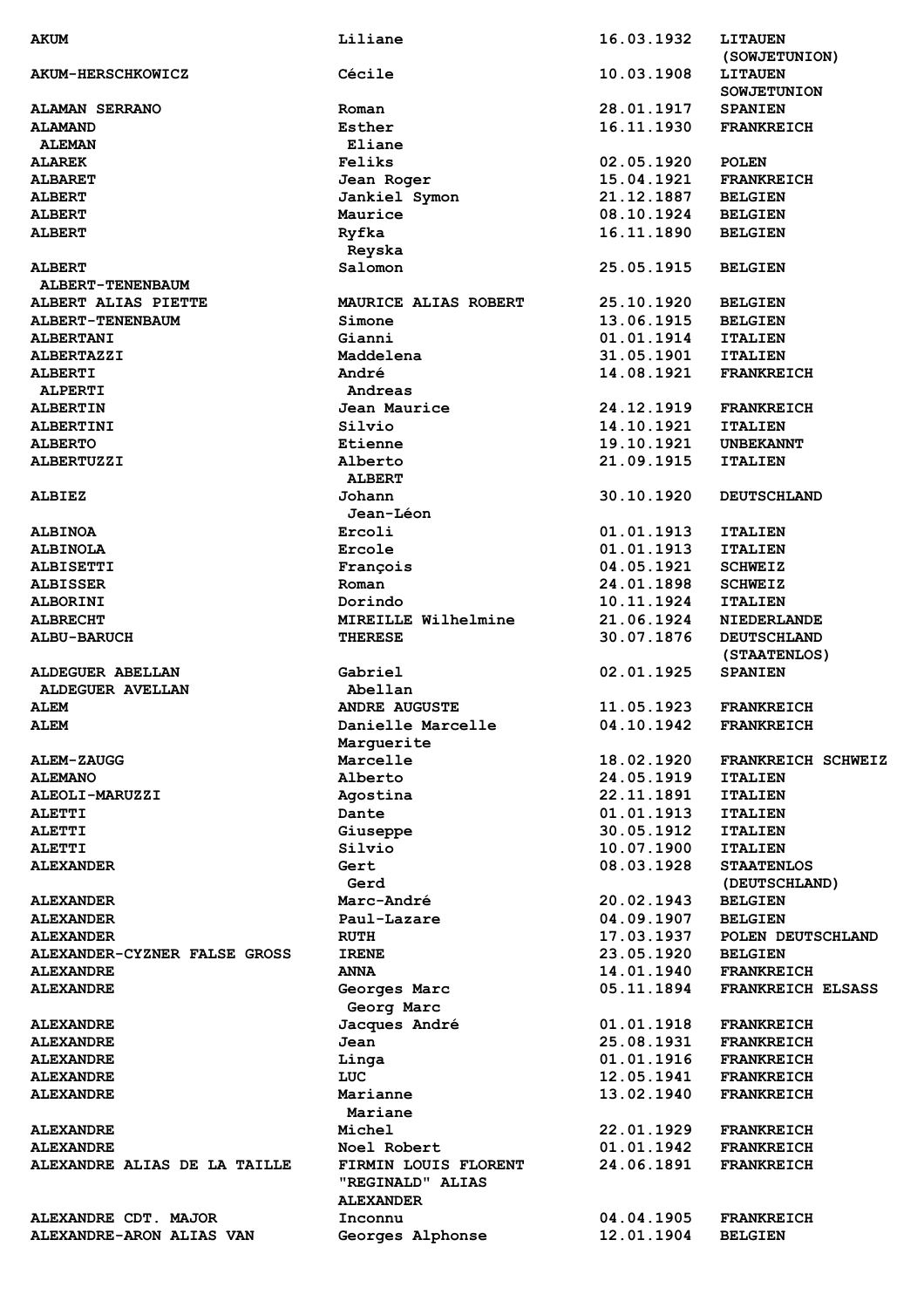| <b>AVERBEKE</b>          | Charles Louis             |            |                     |
|--------------------------|---------------------------|------------|---------------------|
| ALEXANDRE-DELEAMONT      | ANTOINETTE MARTHE ADELE   | 25.03.1915 | <b>FRANKREICH</b>   |
| <b>ALEXANDRE-DREYFUS</b> | May                       | 04.08.1906 | <b>FRANKREICH</b>   |
|                          |                           |            | (SCHWEIZ)           |
| ALEXANDRE-HAMBURGER      | Louise                    | 26.11.1870 | <b>FRANKREICH</b>   |
|                          | LUISE                     |            |                     |
| ALEXANDRE-LA CHEZE       | MARIE-HENRIETTE FRANCOISE | 23.11.1914 | <b>FRANKREICH</b>   |
|                          | LOUISE                    |            |                     |
| <b>ALEXANDROWICZ</b>     | Mustafa                   | 15.10.1911 | <b>POLEN</b>        |
| ALEXANDROWICZ-DALLET     | <b>REBEKA</b>             | 09.08.1877 | <b>POLEN</b>        |
|                          | Rebecca                   |            |                     |
| <b>ALFANO</b>            | Uqo                       | 03.06.1909 | <b>ITALIEN</b>      |
| ALFARO-SOLER             | Quintin Salvador          | 20.07.1905 | <b>SPANIEN</b>      |
|                          | Hélène                    | 07.06.1910 |                     |
| <b>ALFASSA</b>           |                           |            | <b>ITALIEN</b>      |
| <b>KRAUS</b>             |                           |            |                     |
| <b>ALFASSA</b>           | Jéroham                   | 28.03.1907 | <b>ITALIEN</b>      |
| <b>ALFONSO JOSEFA</b>    | Beltran                   | 21.03.1892 | <b>SPANIEN</b>      |
| <b>ALGAZI</b>            | Irène                     | 06.10.1938 | <b>FRANKREICH</b>   |
| <b>ALGAZI</b>            | Jacques                   | 25.09.1934 | <b>FRANKREICH</b>   |
| <b>ALGAZI</b>            | Léon Jeuda                | 06.02.1890 | <b>FRANKREICH</b>   |
|                          | Jeuda-Léon                |            |                     |
| ALGAZI-KAGANOFF          | Tania                     | 16.05.1907 | <b>FRANKREICH</b>   |
|                          | Tatiana                   |            |                     |
| <b>ALGRANATI</b>         | <b>NOEMI</b>              | 01.05.1909 | <b>ITALIEN</b>      |
|                          | <b>NOEMIE</b>             |            |                     |
| ALI BISBAS               | Mohamed                   | 10.01.1920 | <b>AEGYPTEN</b>     |
| <b>ALIBERT</b>           | Alidoro                   | 01.01.1909 | <b>ITALIEN</b>      |
| <b>ALIKAKIS</b>          | <b>CONSTANTIN</b>         | 25.01.1895 | <b>GRIECHENLAND</b> |
| <b>ALINI-DING</b>        | Marguerite Joséphine      | 26.12.1913 | <b>FRANKREICH</b>   |
|                          | <b>MARGRIT</b>            |            |                     |
| ALIPRANDI                | <b>CARMELO</b>            | 02.01.1921 | <b>ITALIEN</b>      |
| <b>ALKAN</b>             | Claude Maurice            | 04.05.1921 | <b>FRANKREICH</b>   |
| <b>ALLALOUF</b>          | Jacob dit Jacques         | 15.02.1903 | <b>GRIECHENLAND</b> |
|                          | Jakob                     |            |                     |
|                          | Emile                     |            |                     |
| <b>ALLAMAND</b>          |                           | 16.01.1920 | <b>FRANKREICH</b>   |
|                          | <b>EMIL</b>               |            |                     |
|                          | François                  |            |                     |
| <b>ALLAMAND</b>          | FERNAND LEON              | 07.02.1922 | <b>FRANKREICH</b>   |
| <b>ALLAN</b>             | Georges Harding           | 30.11.1912 | <b>ENGLAND</b>      |
| <b>ALLAN</b>             | V. Evard                  |            | USA                 |
| <b>ALLARD</b>            | <b>ANDRE</b>              | 20.12.1921 | <b>FRANKREICH</b>   |
| ALLARIS CARBALLAL        | Manuel                    | 29.05.1902 | <b>SPANIEN</b>      |
| <b>ALLARIS CARVAJAL</b>  |                           |            |                     |
| <b>ALLARY-BALLET</b>     | <b>MARIE-MARTHE</b>       | 19.09.1888 | <b>FRANKREICH</b>   |
| <b>ALLEGRET</b>          | Paul                      | 21.07.1922 | <b>FRANKREICH</b>   |
| <b>ALLEMAND</b>          | Emanuele                  | 05.03.1921 | <b>ITALIEN</b>      |
|                          | Emanuel                   |            |                     |
| ALLEMANDI OSTRADA        | Miguel                    | 01.07.1910 | <b>SPANIEN</b>      |
| <b>ALLENO</b>            | Joseph                    | 08.06.1911 | <b>FRANKREICH</b>   |
| <b>ALLEONE</b>           | Fiorenza                  | 18.05.1944 | <b>ITALIEN</b>      |
| <b>ALLEONE</b>           | Silvia                    | 25.01.1923 | <b>ITALIEN</b>      |
| <b>ALLERA</b>            | Jean                      | 27.08.1919 | <b>FRANKREICH</b>   |
|                          | Louis                     | 14.11.1921 |                     |
| <b>ALLIOD</b>            |                           |            | <b>FRANKREICH</b>   |
|                          | LUDWIG                    |            |                     |
| ALLIOLI ALIAS GATTI      | ARTURO CARLO ALIAS        | 08.09.1905 | <b>ITALIEN</b>      |
|                          | <b>ERNESTO</b>            |            |                     |
| <b>ALLTOKA</b>           | Figri                     | 07.10.1922 | <b>TURKEI</b>       |
| <b>ALMONE MARSAN</b>     | Cosimo                    | 02.01.1918 | <b>ITALIEN</b>      |
| <b>AJMONE MARSAN</b>     |                           |            |                     |
| <b>ALOISIO</b>           | Antoine                   | 03.03.1920 | <b>FRANKREICH</b>   |
| <b>ALOISIO</b>           | Marianne                  | 14.03.1922 | <b>FRANKREICH</b>   |
| <b>ALOISIO</b>           | Marie                     | 14.03.1924 | <b>FRANKREICH</b>   |
| <b>ALONSO BALBUENA</b>   | José-Maria                | 27.01.1906 | <b>SPANIEN</b>      |
| ALONSO GARCIA            | Ovidio                    | 26.12.1913 | <b>SPANIEN</b>      |
| <b>ALONSO LOPEZ</b>      | Miguel                    | 17.09.1912 | <b>SPANIEN</b>      |
| ALONSO NEE SEGERS        | Erika                     | 08.04.1906 | <b>SPANIEN</b>      |
| <b>BRAUTSCHEK</b>        |                           |            | (DEUTSCHLAND)       |
| ALONSO SANTA MARTA       | <b>EMILIO</b>             | 03.09.1919 | <b>SPANIEN</b>      |
| ALPIGINI                 | Gabriella                 | 14.12.1942 | <b>ITALIEN</b>      |
|                          |                           |            |                     |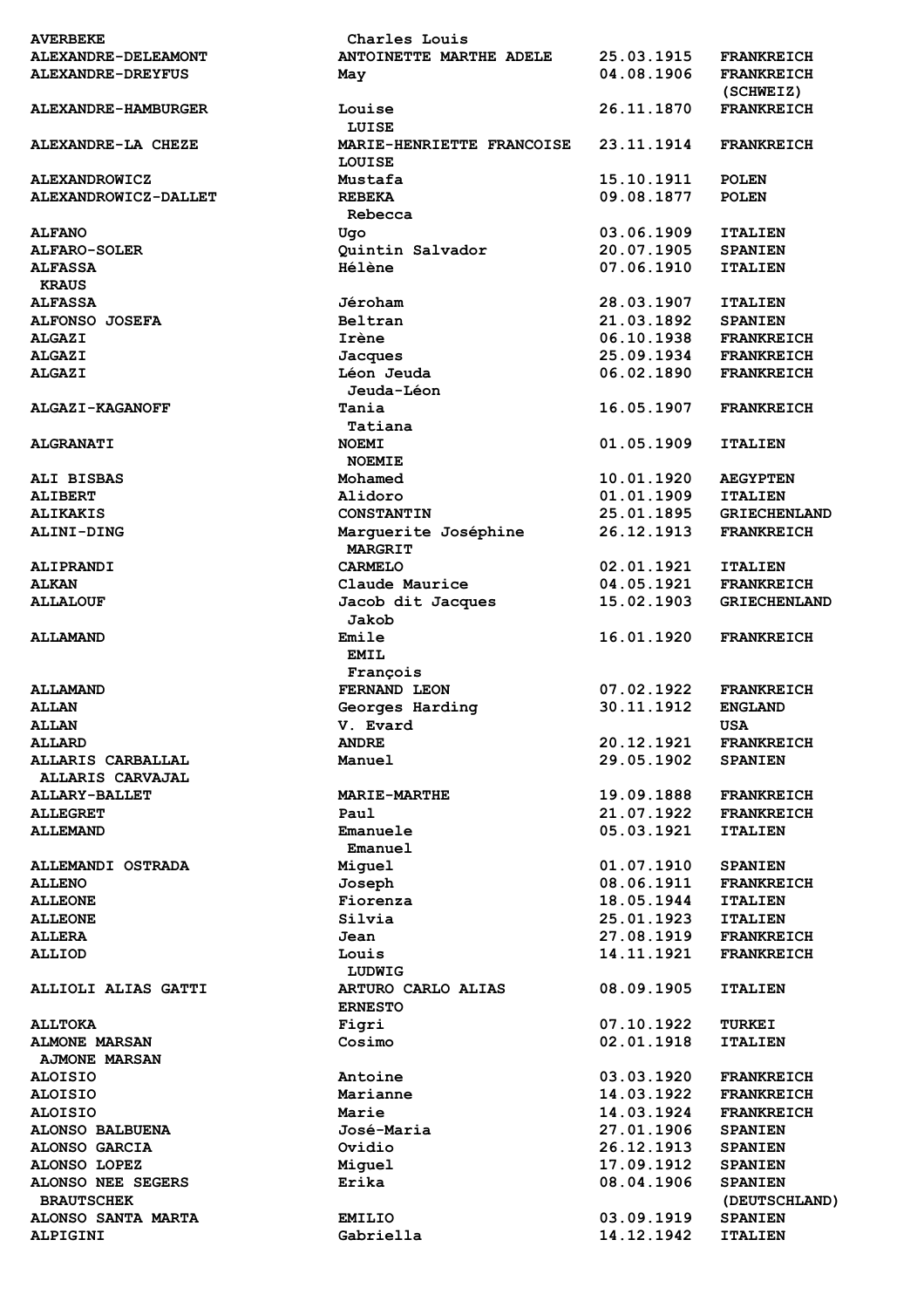| ALPIGINI                 | Leonello               | 03.10.1909 | <b>ITALIEN</b>          |
|--------------------------|------------------------|------------|-------------------------|
| ALPIGINI                 | Silvana                | 13.03.1940 | <b>ITALIEN</b>          |
|                          |                        |            |                         |
| ALPIGINI-FERRARIS        | Pia                    | 31.12.1919 | <b>ITALIEN</b>          |
| <b>ALSTER</b>            | Chaim                  | 31.07.1936 | <b>POLEN</b>            |
| <b>ALSTER</b>            | Jonas                  | 18.07.1933 | <b>POLEN</b>            |
| <b>ALSTER</b>            | Markus                 | 16.12.1929 | <b>POLEN</b>            |
| <b>ALSTER</b>            | Wolf                   | 03.03.1902 | <b>POLEN</b>            |
| <b>ALSTER-PERLBERGER</b> | Lieba                  | 15.02.1903 | <b>POLEN</b>            |
| <b>ALT-ALT</b>           | THERESE MARIE MATHILDE | 03.12.1889 | <b>FRANKREICH</b>       |
| <b>GANGLOFF-ALT</b>      |                        |            |                         |
| <b>ALTARAC</b>           | Gabriella              | 25.02.1911 | <b>JUGOSLAWIEN</b>      |
|                          |                        |            |                         |
|                          | Gabrijela              |            |                         |
|                          | Gabriela               |            |                         |
| <b>ALTARAC</b>           | Judita                 | 10.06.1940 | <b>JUGOSLAWIEN</b>      |
| <b>ALTARAC</b>           | Silvio                 | 11.02.1914 | <b>JUGOSLAWIEN</b>      |
| <b>ALTAVILLA</b>         | Pasquale               | 07.04.1911 | <b>ITALIEN</b>          |
| <b>ALTER</b>             | Alexandre-Nathan       | 24.05.1928 | <b>POLEN</b>            |
|                          | Alexander              |            |                         |
| <b>ALTER</b>             | Edith                  | 01.02.1943 | <b>TSCHECHOSLOWAKEI</b> |
| <b>ALTER</b>             | Ernst                  | 30.07.1914 | <b>TSCHECHOSLOWAKEI</b> |
|                          |                        |            |                         |
|                          | Ernest                 |            |                         |
| <b>ALTER</b>             | Richard                | 23.06.1899 | <b>STAATENLOS</b>       |
|                          |                        |            | (OESTERREICH)           |
| ALTER-HOFMANN            | Reize                  | 17.06.1919 | <b>TSCHECHOSLOWAKEI</b> |
|                          | Alte-Reiza             |            |                         |
| ALTER-LEIZEROVITS        | <b>ELISABETH</b>       | 29.11.1917 | <b>POLEN</b>            |
| ALTER-LEIZEROVITS        | <b>SIMON</b>           | 16.09.1913 | <b>POLEN</b>            |
| <b>ALTHAUS</b>           | <b>ROSE-MARIE</b>      | 12.08.1891 | <b>SCHWEIZ</b>          |
| ALTING DU CLOUX          |                        | 21.12.1915 | NIEDERLANDE             |
|                          | René-Philippe          |            |                         |
| <b>ALTMAN</b>            | Fanny-Cypora           | 23.05.1928 | <b>POLEN</b>            |
| <b>ALTMANN</b>           | Cypora                 |            |                         |
| <b>ALTMAN</b>            | Salomon-Serge          | 14.07.1941 | <b>POLEN</b>            |
|                          | Salomon Serje          |            |                         |
| <b>ALTMAN</b>            | Samuel                 | 22.09.1902 | <b>POLEN</b>            |
| <b>ALTMAN-BROD</b>       |                        |            |                         |
| <b>ALTMAN-BROD</b>       | Chana                  | 10.03.1903 | <b>POLEN</b>            |
| <b>ALTMANN</b>           | Efrain                 | 02.04.1906 | <b>POLEN</b>            |
|                          | Efraim                 |            |                         |
| <b>ALTMAN</b>            |                        |            |                         |
|                          | Fraim                  |            |                         |
| <b>ALTMANN</b>           | Margot                 | 30.06.1934 | <b>STAATENLOS</b>       |
|                          |                        |            | (DEUTSCHLAND)           |
| <b>ALTMANN</b>           | Tauba                  | 06.01.1925 | <b>POLEN</b>            |
| SANDBERG-ALTMAN          | Thérèse                |            |                         |
| <b>ALTOMONTE</b>         | Vincenzo               | 09.11.1909 | <b>ITALIEN</b>          |
|                          | Vinzenz                |            |                         |
| <b>ALTROMONTE</b>        | Antonio Eugenio        | 27.02.1944 | <b>ITALIEN</b>          |
|                          |                        |            |                         |
| <b>ALTOMONTE</b>         | <b>EUGEN</b>           |            |                         |
| <b>ALTROMONTE</b>        | Elisabetta             | 05.07.1913 | <b>ITALIEN</b>          |
| <b>ALTOMONTE</b>         | Elisabeth              |            |                         |
| <b>ALTSCHUL</b>          | <b>CHARLOTTE</b>       | 12.06.1926 | <b>STAATENLOS</b>       |
|                          |                        |            | (DEUTSCHLAND)           |
| <b>ALTSTADTER</b>        | Kurt                   | 19.01.1930 | <b>DEUTSCHLAND</b>      |
| <b>ALTSTAEDTER</b>       |                        |            |                         |
| <b>ALTWEGG</b>           | Guy                    | 19.01.1921 | <b>SCHWEIZ</b>          |
|                          |                        |            | (FRANKREICH)            |
|                          | Paul Claudius          | 14.09.1918 |                         |
| <b>ALTWEGG</b>           |                        |            | <b>SCHWEIZ</b>          |
| <b>ALTWEGG</b>           | Roger                  | 02.02.1916 | FRANKREICH SCHWEIZ      |
| ALVAREZ MARTINEZ         | Salvador               | 03.11.1924 | <b>SPANIEN</b>          |
| <b>ALVAREZ MONTAGNO</b>  | Manuel                 | 27.04.1912 | <b>SPANIEN</b>          |
| ALVAREZ RODRIGUEZ        | Pedro                  | 20.09.1898 | <b>SPANIEN</b>          |
| <b>ALVAREZ SANTI</b>     | Manuel                 | 04.01.1910 | <b>SPANIEN</b>          |
| ALVAREZ SANTIN           |                        |            |                         |
| <b>ALVAZZI</b>           | Carlo                  | 23.03.1908 | <b>ITALIEN</b>          |
|                          | Karl                   |            |                         |
|                          | Benedetto              | 01.01.1920 |                         |
| <b>ALVIA</b>             |                        |            | <b>ITALIEN</b>          |
| <b>AMACHER</b>           | Johann                 | 02.08.1876 | <b>SCHWEIZ</b>          |
| <b>AMACHER-RUFFER</b>    | Berta Luise            | 27.04.1893 | <b>SCHWEIZ</b>          |
| <b>AMADASI</b>           | Gino                   | 01.07.1898 | <b>ITALIEN</b>          |
| <b>AMADO</b>             | Iule-Régine            | 28.03.1943 | <b>FRANKREICH</b>       |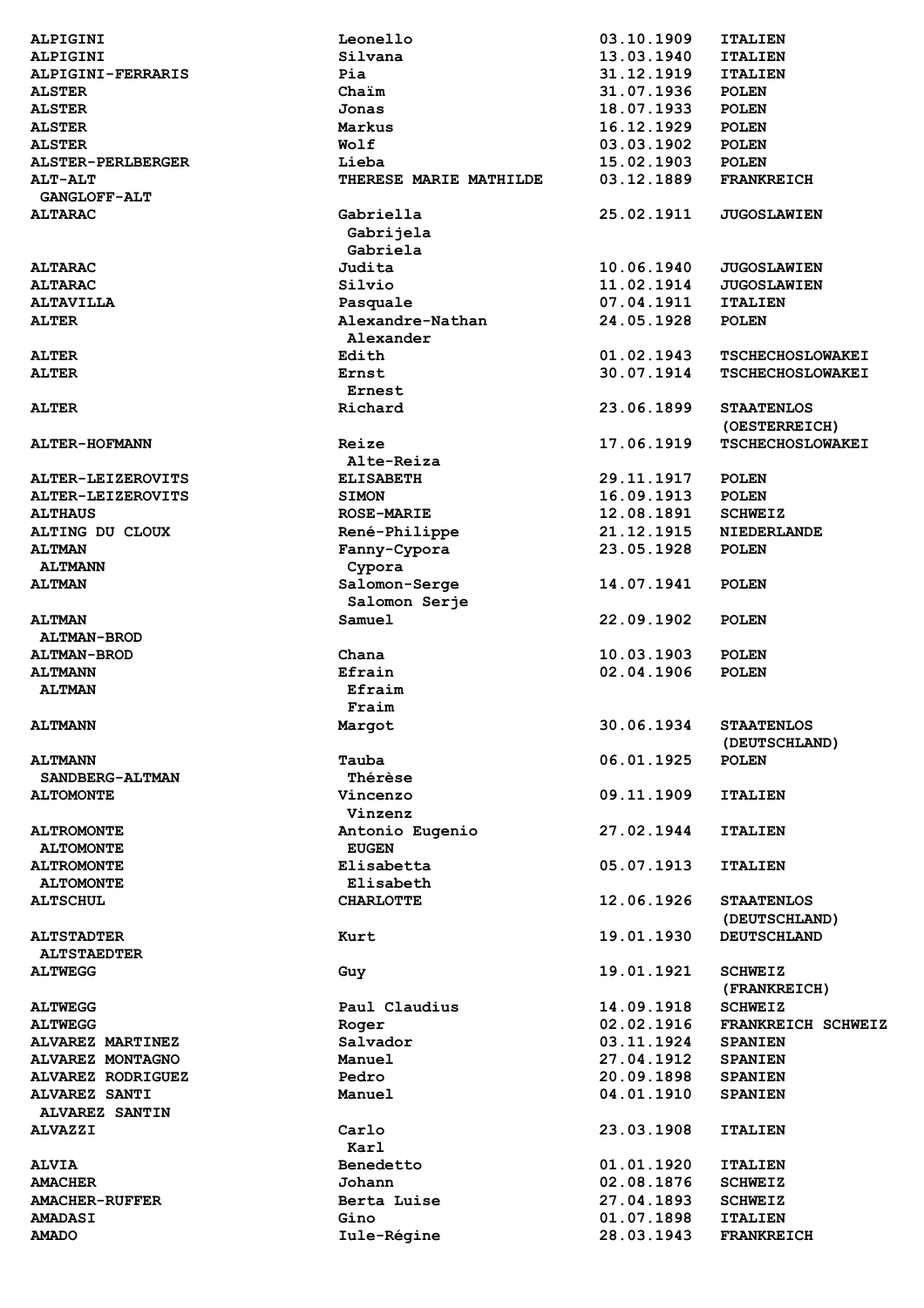|                                 | Jule-Régine             |            |                        |
|---------------------------------|-------------------------|------------|------------------------|
| <b>AMADO</b>                    | <b>JOSEPH</b>           | 16.10.1906 | <b>FRANKREICH</b>      |
| <b>AMADO-ALEXANDRE</b>          | <b>JULIETTE COLETTE</b> | 07.05.1920 | <b>FRANKREICH</b>      |
|                                 | Colette-Juliette        |            |                        |
| <b>AMANN-LUHR</b>               | Helga Katherina         | 01.07.1918 | <b>DEUTSCHLAND</b>     |
| <b>AMAR</b>                     | Henri                   | 12.01.1940 | <b>FRANKREICH</b>      |
| <b>AMAR</b>                     | Humbert                 | 27.06.1908 | <b>FRANKREICH</b>      |
|                                 |                         |            | (GRIECHENLAND)         |
| <b>AMAR-GREEN</b>               | Simone Henriette        | 27.06.1908 | <b>FRANKREICH</b>      |
|                                 |                         |            | (SCHWEIZ)              |
| <b>AMARANT</b>                  | <b>GUGLIELMO</b>        | 21.03.1920 | <b>ITALIEN</b>         |
| AMARO LUNA                      | Miguel                  | 12.06.1919 | <b>SPANIEN</b>         |
| <b>AMATTER</b>                  | Hedwig                  | 22.04.1881 | <b>SCHWEIZ</b>         |
|                                 | <b>KLARA</b>            | 02.11.1911 |                        |
| <b>AMBERG</b>                   | Gabriel                 |            | <b>DEUTSCHLAND</b>     |
| <b>AMBIAUX</b>                  |                         | 22.07.1921 | <b>FRANKREICH</b>      |
| <b>AMBIOT</b>                   |                         |            |                        |
| <b>AMBONI</b>                   | LUIGI                   | 01.01.1898 | <b>ITALIEN</b>         |
| <b>AMBRIOLA</b>                 | Willy Josephus          | 30.05.1923 | <b>NIEDERLANDE</b>     |
| <b>AMBROSETTI</b>               | Diego                   | 01.01.1922 | <b>ITALIEN</b>         |
| <b>AMBROSI</b>                  | Marcel                  | 06.11.1899 | <b>SCHWEIZ</b>         |
| <b>AMBROSIO</b>                 | Oswaldo                 | 14.12.1922 | <b>ITALIEN</b>         |
| D'AMBROSIO                      | Osvaldo                 |            |                        |
| <b>AMDOUR</b>                   | Kalman                  | 24.10.1904 | <b>FRANKREICH</b>      |
| <b>AMEDEO</b>                   | Emma-Mathilde           | 16.06.1913 | <b>FRANKREICH</b>      |
| <b>AMADEO</b>                   | Emilienne               |            |                        |
| <b>AMEDEO</b>                   | Vincenzo                | 07.07.1927 | <b>ITALIEN</b>         |
|                                 | <b>VINZENZ</b>          |            |                        |
| AMENDOLA-LIUZZI                 | Maria Lucetta           | 16.08.1916 | <b>ITALIEN</b>         |
|                                 | Marie                   |            |                        |
| <b>AMENT</b>                    | Alfred                  | 15.09.1927 | OESTERREICH UNGARN     |
| <b>AMENT</b>                    | Fritzi                  | 21.09.1923 | <b>STAATENLOS</b>      |
|                                 |                         |            | (OESTERREICH)          |
| <b>AMEZ-DROZ</b>                | Charles Emile           | 17.08.1867 | <b>SCHWEIZ</b>         |
| <b>AMEZ-DROZ</b>                | <b>MARIE BERTHE</b>     | 05.04.1884 | <b>SCHWEIZ</b>         |
|                                 | Pierre                  |            |                        |
| <b>AMIEL</b>                    |                         | 13.10.1922 | <b>FRANKREICH</b>      |
| <b>AMIET</b>                    | <b>PIERRE-HENRI</b>     | 18.06.1917 | <b>SCHWEIZ</b>         |
| <b>AMIRYAN</b>                  | Jacques                 | 12.12.1927 | <b>FRANKREICH</b>      |
| <b>AMIRYAM</b>                  | Jakob                   |            |                        |
| <b>AMISANO</b>                  | Franca                  | 12.03.1943 | <b>ITALIEN</b>         |
| <b>AMISANO</b>                  | Pierina                 | 26.05.1906 | <b>ITALIEN</b>         |
| <b>AMOROSO</b>                  | Grazia                  | 04.08.1887 | <b>ITALIEN</b>         |
| <b>AMORUSO</b>                  |                         |            |                        |
| <b>AMSEL</b>                    | Georges                 | 07.05.1933 | UNGARN                 |
|                                 | Georg                   |            |                        |
| <b>AMSEL</b>                    | Hugo                    | 05.02.1898 | <b>UNGARN</b>          |
| <b>AMSEL</b>                    | <b>NAFTALI</b>          | 24.03.1912 | <b>POLEN</b>           |
| <b>AMSEL</b>                    | Suzanne Eva             | 02.11.1929 | <b>UNGARN</b>          |
|                                 | Susanne                 |            |                        |
| <b>AMSEL-FRIED</b>              | Charlotte               | 01.07.1902 | <b>UNGARN</b>          |
| <b>ANANIEWA</b>                 | <b>WLADIMIR</b>         | 23.11.1943 | <b>RUSSLAND</b>        |
| <b>ANANEW</b>                   |                         |            | <b>SOWJETUNION</b>     |
| <b>ANANIEWA NEE SCHKURATOWA</b> | <b>ALEXANDRA</b>        | 18.02.1923 | <b>RUSSLAND</b>        |
| <b>ANANEWA</b>                  |                         |            | <b>SOWJETUNION</b>     |
| <b>ANAS</b>                     | Albert                  | 23.06.1921 | <b>GROSSBRITANNIEN</b> |
| <b>ANCER</b>                    | Annie                   | 16.03.1942 |                        |
|                                 |                         |            | <b>FRANKREICH</b>      |
|                                 | Anna Claudine Liliane   |            |                        |
| <b>ANCER</b>                    | Isaac                   | 21.01.1899 | <b>RUMANIEN</b>        |
|                                 | Isaak                   |            |                        |
| <b>ANCER</b>                    | Jeanine                 | 06.03.1930 | <b>FRANKREICH</b>      |
| <b>ANTCHER</b>                  | <b>Janine</b>           |            |                        |
| <b>ANCER-BER</b>                | Fajga                   | 15.08.1903 | <b>RUMANIEN</b>        |
|                                 | Faiga                   |            |                        |
| <b>ANCHIERI</b>                 | Emmio                   | 06.01.1927 | <b>ITALIEN</b>         |
| <b>ANCHISI</b>                  | Aldo                    | 10.09.1923 | <b>ITALIEN</b>         |
| <b>ANCHISI</b>                  | Bernardo                | 16.01.1903 | <b>ITALIEN</b>         |
| <b>ANCHISI</b>                  | Dominique Jaques        | 07.11.1907 | <b>ITALIEN</b>         |
|                                 | Domenico                |            |                        |
|                                 |                         |            |                        |
| <b>ANCHISI</b>                  | Jean                    | 14.02.1920 | <b>FRANKREICH</b>      |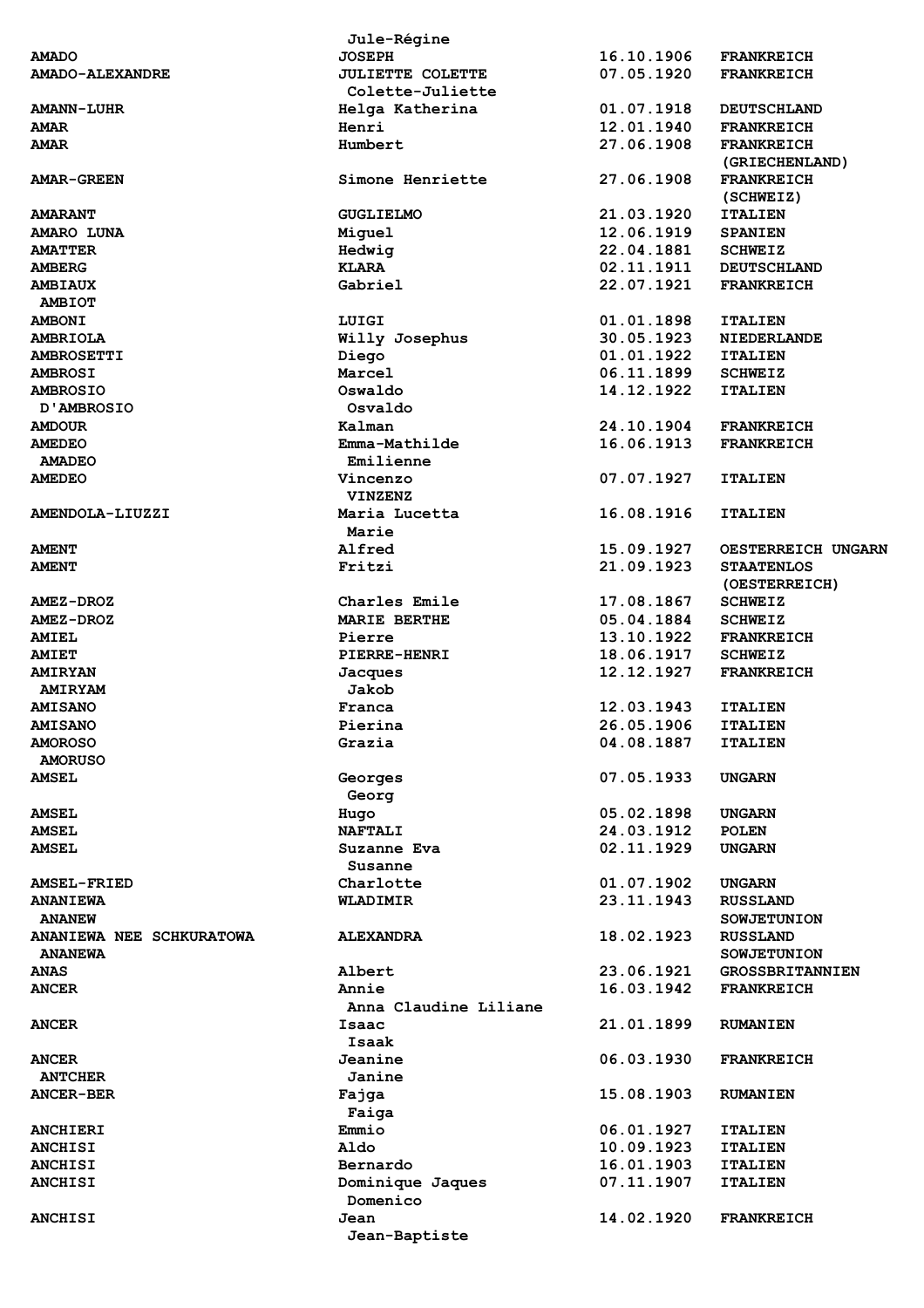| <b>ANCHISI</b>         | <b>JOSETTE ANTOINETTE</b> | 11.07.1936               | <b>UNBEKANNT</b>                |
|------------------------|---------------------------|--------------------------|---------------------------------|
|                        |                           |                          | (ITALIEN)                       |
| <b>ANCHISI</b>         | Paul                      | 27.01.1921               | <b>FRANKREICH</b>               |
| <b>ANCHISI</b>         | Roger                     | 09.09.1925               | <b>ITALIEN</b>                  |
|                        | Ruggero                   |                          |                                 |
| <b>ANCHISI-ICARIO</b>  | <b>JEANINE SIMONE</b>     | 04.02.1913               | <b>ITALIEN</b>                  |
| <b>ANDERES</b>         | Albert                    | 29.10.1912<br>22.04.1902 | <b>SCHWEIZ</b>                  |
| <b>ANDERES</b>         | Eglantine                 |                          | <b>SCHWEIZ</b>                  |
| <b>ANDERLEDY</b>       | Victor                    |                          | <b>SCHWEIZ</b>                  |
| <b>ANDJIC</b>          | Jean                      | 13.02.1915               | <b>JUGOSLAWIEN</b>              |
| ANDIC                  | Jovan                     |                          |                                 |
| <b>ANDOVER</b>         | Philippe                  | 21.03.1925               | <b>GROSSBRITANNIEN</b>          |
| <b>ANDRE</b>           | <b>Edmond Georges</b>     | 20.02.1922               | <b>FRANKREICH</b>               |
| <b>ANDRE</b>           | Ernest                    | 07.04.1914               | <b>DEUTSCHLAND</b>              |
| <b>ANDRE</b>           | Jacqueline                | 05.10.1909               | <b>SCHWEIZ</b>                  |
| <b>ANDRE</b>           | Jacques                   | 04.01.1942               | <b>SCHWEIZ</b>                  |
| <b>ANDRE</b>           | Pierre<br>Peter           | 11.09.1901               | <b>BELGIEN</b>                  |
|                        | Pierre Josef Victor       |                          |                                 |
| <b>ANDRE-PERONNET</b>  | Suzanne                   | 12.01.1909               | <b>FRANKREICH</b>               |
| <b>ANDREINI</b>        | Giovanni                  | 09.09.1906               | <b>ITALIEN</b>                  |
| <b>ANDREINI-RAUSIS</b> |                           |                          |                                 |
| <b>ADREINI</b>         |                           |                          |                                 |
| <b>ANDREITCH</b>       | <b>RADOMIR</b>            | 17.07.1918               | <b>JUGOSLAWIEN</b>              |
| <b>ANDREOTTI</b>       | Luigi                     | 26.11.1906               | <b>ITALIEN</b>                  |
|                        | Ludwig                    |                          |                                 |
| ANDRES HERNANDO        | Marcelino                 | 26.04.1915               | <b>SPANIEN</b>                  |
| <b>ANDRESS</b>         | Bärbel Martha             | 28.01.1939               | <b>DEUTSCHLAND</b>              |
| <b>ANDRESS</b>         | Elke Bertha               | 08.12.1944               | <b>DEUTSCHLAND</b>              |
| <b>ANDRESS</b>         | Jorg Albert               | 04.10.1937               | <b>DEUTSCHLAND</b>              |
| <b>ANDRESS</b>         | Ute Gertrud               | 21.11.1935               | <b>DEUTSCHLAND</b>              |
| <b>ANDRESS-SENN</b>    | Martha                    | 13.01.1913               | <b>DEUTSCHLAND</b><br>(SCHWEIZ) |
| <b>ANDRESS-SENN</b>    | Peter                     | 17.09.1934               | <b>DEUTSCHLAND</b>              |
| <b>ANDREY</b>          | Albert                    | 27.03.1925               | <b>SCHWEIZ</b>                  |
| <b>ANDREY</b>          | Gaston                    | 19.03.1925               | <b>FRANKREICH</b>               |
| <b>AUDREY</b>          |                           |                          |                                 |
| <b>ANDREY</b>          | Louis                     |                          | <b>SCHWEIZ</b>                  |
|                        |                           |                          | (FRANKREICH)                    |
| <b>ANDUELLA</b>        | Battista                  |                          | <b>ITALIEN</b>                  |
| <b>ANELLI</b>          | Adolpho                   | 23.08.1915               | <b>ITALIEN</b>                  |
|                        | Adolf                     |                          |                                 |
| <b>ANEN</b>            | <b>PAUL</b>               | 24.07.1906               | LUXEMBURG                       |
| <b>ANEST</b>           | Marcel Victor             | 10.02.1918               | <b>FRANKREICH</b>               |
| <b>ANGEL</b>           | Robert                    | 28.06.1922               | <b>FRANKREICH</b>               |
| <b>ANGELINI</b>        | Angelo                    | 30.09.1902               | <b>ITALIEN</b>                  |
| <b>ANGELINI</b>        | Innocento                 | 22.11.1938               | <b>ITALIEN</b>                  |
|                        | Innocentino               |                          |                                 |
| <b>ANGELINI</b>        | Mario                     | 08.12.1921               | <b>ITALIEN</b>                  |
| ANGELINI-MONTINI       | Nazarina                  | 28.07.1904               | <b>ITALIEN</b>                  |
|                        | Nazzarina                 |                          |                                 |
| <b>ANGELIS</b>         | Vasilios                  | 12.04.1913               | <b>GRIECHENLAND</b>             |
|                        | Vasilio                   |                          |                                 |
| <b>ANGELOU</b>         | Michel                    |                          | <b>UNBEKANNT</b>                |
| <b>ANGST</b>           | Charles                   | 23.05.1906               | <b>SCHWEIZ</b>                  |
| <b>ANIS</b>            | Arnold-Maurice            | 04.09.1908               | <b>POLEN</b>                    |
| <b>ANIS</b>            | Dorothée                  | 21.11.1944               |                                 |
| <b>ANIS</b>            | Jean-Claude               | 02.06.1940               | <b>POLEN</b>                    |
| <b>ANIS-LEVINE</b>     | Berthe                    | 22.12.1908               | POLEN (FRANKREICH)              |
| <b>ANKEN</b>           | Jules                     | 20.02.1888               | <b>SCHWEIZ</b>                  |
| <b>ANKLEWICZ</b>       | <b>JAKOB</b>              | 05.06.1908               | FRANKREICH (POLEN)              |
| <b>ANKLEWICZ</b>       | Laijle                    | 13.07.1912               | <b>POLEN</b>                    |
| <b>ANKLEWIEZ</b>       | Lajb                      |                          |                                 |
| ANKLEWICZ-KRACMAN      | <b>BASIA</b>              | 10.11.1913               | <b>POLEN</b>                    |
| ANNECHINI              | Tilda                     | 18.01.1916               | <b>ITALIEN</b>                  |
| <b>ANNACCHINI</b>      | TILDE                     |                          | (UNBEKANNT)                     |
| <b>ANNEN</b>           | Félix                     | 01.12.1868               | <b>SCHWEIZ</b>                  |
| <b>ANNEN</b>           | Julie                     | 24.02.1867               | <b>SCHWEIZ</b>                  |
| <b>ANNESSI</b>         | LOUIS                     | 01.01.1920               | <b>FRANKREICH</b>               |
|                        |                           |                          |                                 |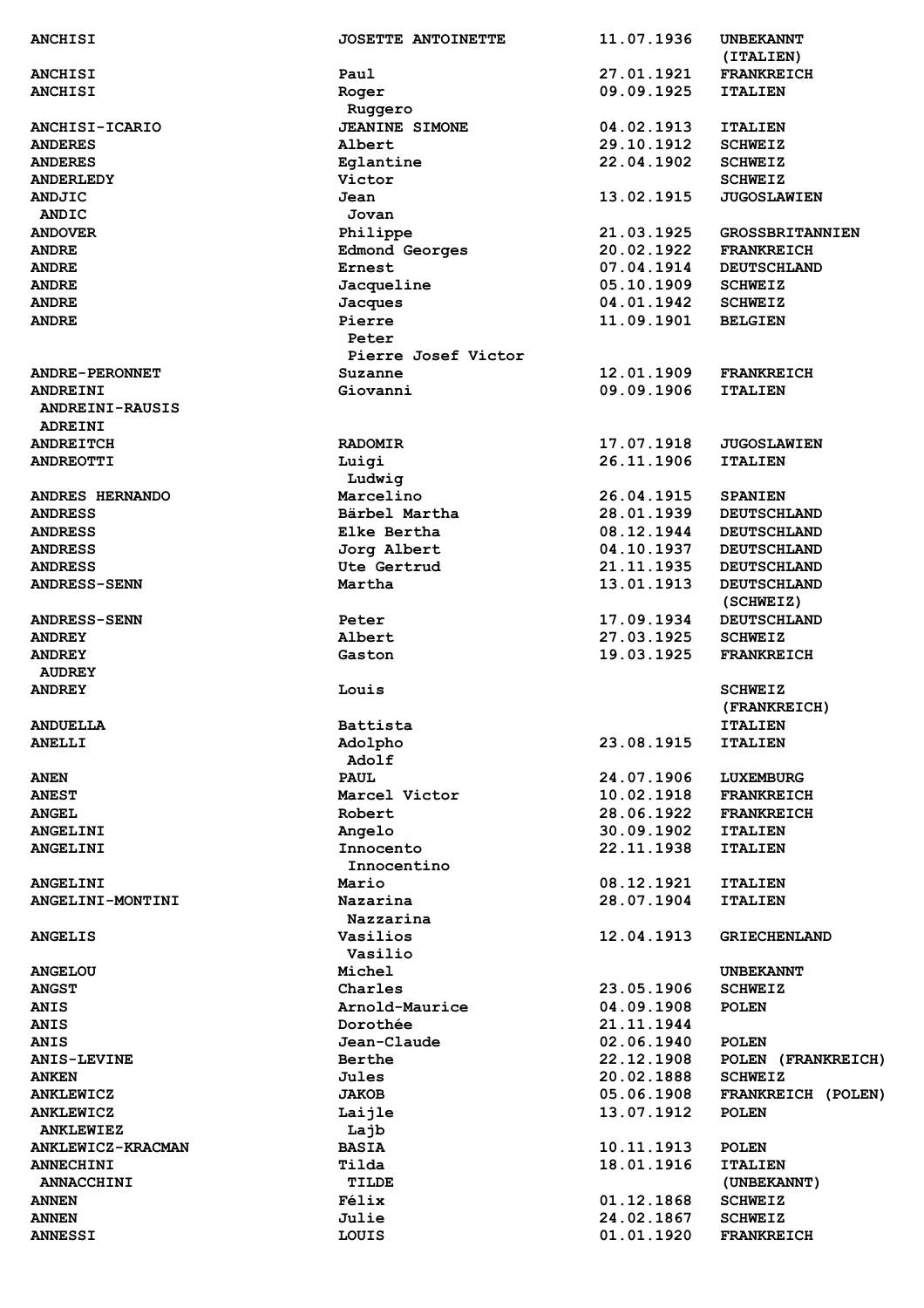| <b>ANOIA</b>                                      | Saverio                  | 16.10.1922               | <b>ITALIEN</b>                      |
|---------------------------------------------------|--------------------------|--------------------------|-------------------------------------|
| <b>ANPILOGOFF</b>                                 | Pierre                   | 29.09.1917               | <b>RUSSLAND</b>                     |
| <b>ANPIGOLOFF</b>                                 |                          |                          | <b>SOWJETUNION</b>                  |
| <b>ANSBACHER</b>                                  | Jonny                    | 14.08.1935               | <b>BELGIEN</b>                      |
| <b>AMBACHER</b>                                   | Jonas                    |                          |                                     |
| <b>AUBACHER</b>                                   |                          |                          |                                     |
| <b>ANSBACHER</b>                                  | Leo Rudi                 | 05.01.1908               | <b>STAATENLOS</b>                   |
| <b>ANSBACHER-LEVY</b>                             | Léo                      |                          | (DEUTSCHLAND)                       |
| <b>ANSBACHER</b>                                  | <b>MAX</b>               | 06.12.1906               | <b>STAATENLOS</b>                   |
|                                                   |                          |                          | (DEUTSCHLAND)                       |
| <b>ANSBACHER-LEVY</b>                             | Florence-Josèphe         | 26.04.1920               | <b>STAATENLOS</b>                   |
| KLEIN-ANSBACHER                                   | Florence-Joséfa          |                          | <b>FRANKREICH</b>                   |
|                                                   |                          |                          | (DEUTSCHLAND)                       |
| <b>ANSERMOZ</b>                                   | <b>HENRI</b>             | 30.01.1910               | <b>SCHWEIZ</b>                      |
| <b>ANSERMOZ</b>                                   | Michel                   | 11.08.1942               | <b>SCHWEIZ</b>                      |
| <b>ANSERMOZ</b>                                   | Mina                     | 20.01.1911               | <b>SCHWEIZ</b>                      |
| <b>ANSEYUS</b>                                    | Jonas                    | 17.06.1923               | <b>LITAUEN</b>                      |
| <b>AUSIEJUS</b><br><b>ANSLIN</b>                  | Christina-Elisabeth      | 08.11.1923               | (SOWJETUNION)<br><b>NIEDERLANDE</b> |
| <b>ANSLIJN</b>                                    | Christiana               |                          |                                     |
| <b>AUSLIN</b>                                     |                          |                          |                                     |
| <b>ANSO</b>                                       | <b>AMPARO</b>            | 01.04.1935               | <b>SPANIEN</b>                      |
| <b>ANSO</b>                                       | <b>GLORIA</b>            | 22.01.1929               | <b>SPANIEN</b>                      |
| <b>ANSO BARES</b>                                 | Angel                    | 05.02.1906               | <b>SPANIEN</b>                      |
| <b>ANSOBARES</b>                                  |                          |                          |                                     |
| ANSO Y ZUNZARREN                                  | <b>MARIANO</b>           | 21.01.1899               | <b>SPANIEN</b>                      |
| <b>ANSO-LOPEZ-SELLES</b>                          | <b>GLORIA</b>            | 14.04.1897               | <b>SPANIEN</b>                      |
| <b>ANSTETT</b>                                    | <b>GEORGES</b>           | 17.09.1928               | <b>FRANKREICH</b>                   |
| <b>ANTENER</b>                                    | Christel                 | 23.09.1933               | <b>SCHWEIZ</b>                      |
| <b>ANTENER</b>                                    | Helmut                   | 23.09.1933               | <b>SCHWEIZ</b>                      |
| <b>ANTENER</b>                                    | Hermann                  | 10.07.1902               | <b>SCHWEIZ</b>                      |
| <b>ANTENER</b>                                    | Hermann                  | 29.06.1937               | <b>SCHWEIZ</b>                      |
| <b>ANTENER</b>                                    | Johanne                  | 10.03.1898               | <b>SCHWEIZ</b>                      |
| <b>ANTHONIOZ</b>                                  | Auguste                  | 12.10.1911               | <b>FRANKREICH</b>                   |
| <b>ANTHONIOZ</b>                                  | HUMBERT JEAN JOSEPH ALIX | 15.10.1911               | <b>FRANKREICH</b>                   |
| <b>ANTIGLIO</b>                                   | Mario                    | 20.03.1897               | <b>ITALIEN</b>                      |
| <b>ANTOINE</b>                                    | Pierre                   | 15.02.1922               | <b>FRANKREICH</b>                   |
| <b>ANTONIAZZA</b>                                 | <b>JACQUES</b>           | 18.07.1915               | <b>ITALIEN</b>                      |
|                                                   | <b>GIACOMO</b>           |                          |                                     |
| <b>ANTONIAZZA</b>                                 | Valentino                | 01.01.1921               | <b>ITALIEN</b>                      |
| <b>ANTONIAZZA-CERVASEL</b>                        | <b>MARIA</b>             | 15.09.1920               | <b>ITALIEN</b>                      |
| <b>ANTONIAZZI</b><br><b>ANTONIAZZA</b>            | Pierre<br>Piero          | 10.04.1919               | <b>ITALIEN</b>                      |
| <b>ANTONIETTI</b>                                 | Armand-Auguste           | 26.10.1903               | <b>FRANKREICH</b>                   |
| <b>ANTONINI</b>                                   | Anna Maria               | 09.02.1945               | <b>ITALIEN</b>                      |
| <b>ANTONINI</b>                                   | Emilia                   | 26.04.1922               | <b>ITALIEN</b>                      |
|                                                   |                          |                          | (UNBEKANNT)                         |
| <b>ANTONINI</b>                                   | Giorgio                  | 09.04.1943               | <b>ITALIEN</b>                      |
| <b>ANTONIOLI</b>                                  | Ernesto                  | 31.05.1917               | <b>ITALIEN</b>                      |
| <b>ANTOWSKI</b>                                   | Bernard                  | 09.08.1912               | <b>POLEN</b>                        |
|                                                   | Bernhard                 |                          |                                     |
| <b>ANTUORI</b>                                    | Giovanni                 | 01.01.1921               | <b>ITALIEN</b>                      |
| <b>ANVERZOVTS</b>                                 | Emile                    | 04.11.1922               | <b>FRANKREICH</b>                   |
| <b>ANVERZAGT</b>                                  | Emil                     |                          |                                     |
| APARICIO DOMINGUES                                | Mariano                  | 02.12.1894               | <b>SPANIEN</b>                      |
| <b>APELBAUM</b>                                   | <b>JACQUES</b>           | 01.07.1927               | <b>POLEN</b>                        |
|                                                   | Icek                     |                          |                                     |
| <b>APELBAUM</b>                                   | Joseph                   | 11.06.1915               | <b>POLEN</b>                        |
|                                                   | Josek                    |                          |                                     |
| <b>APELBAUM</b>                                   | Monique                  | 09.05.1943               | <b>POLEN</b>                        |
| <b>APELBAUM-LEVY</b>                              | Denise                   | 15.04.1920               | POLEN (FRANKREICH)                  |
| <b>APFELDORFER</b>                                | Henri                    | 22.09.1938               | <b>UNGARN BELGIEN</b>               |
| <b>APFELDORFER</b>                                | Lajos                    | 28.12.1929               | <b>TSCHECHOSLOWAKEI</b>             |
| <b>APFELDORFER</b><br><b>APFELDORFER-SPIETZER</b> | Lisette<br>Ida           | 18.06.1937<br>10.06.1910 | <b>UNGARN BELGIEN</b>               |
| <b>APPEL</b>                                      | <b>ANNIE</b>             | 09.10.1942               | <b>UNGARN</b><br><b>POLEN</b>       |
| <b>APPEL</b>                                      | Marie                    | 06.01.1921               | <b>DEUTSCHLAND</b>                  |
| <b>APPEL</b>                                      | MORITZ                   | 17.08.1938               | <b>POLEN</b>                        |
|                                                   | Maurice                  |                          |                                     |
|                                                   |                          |                          |                                     |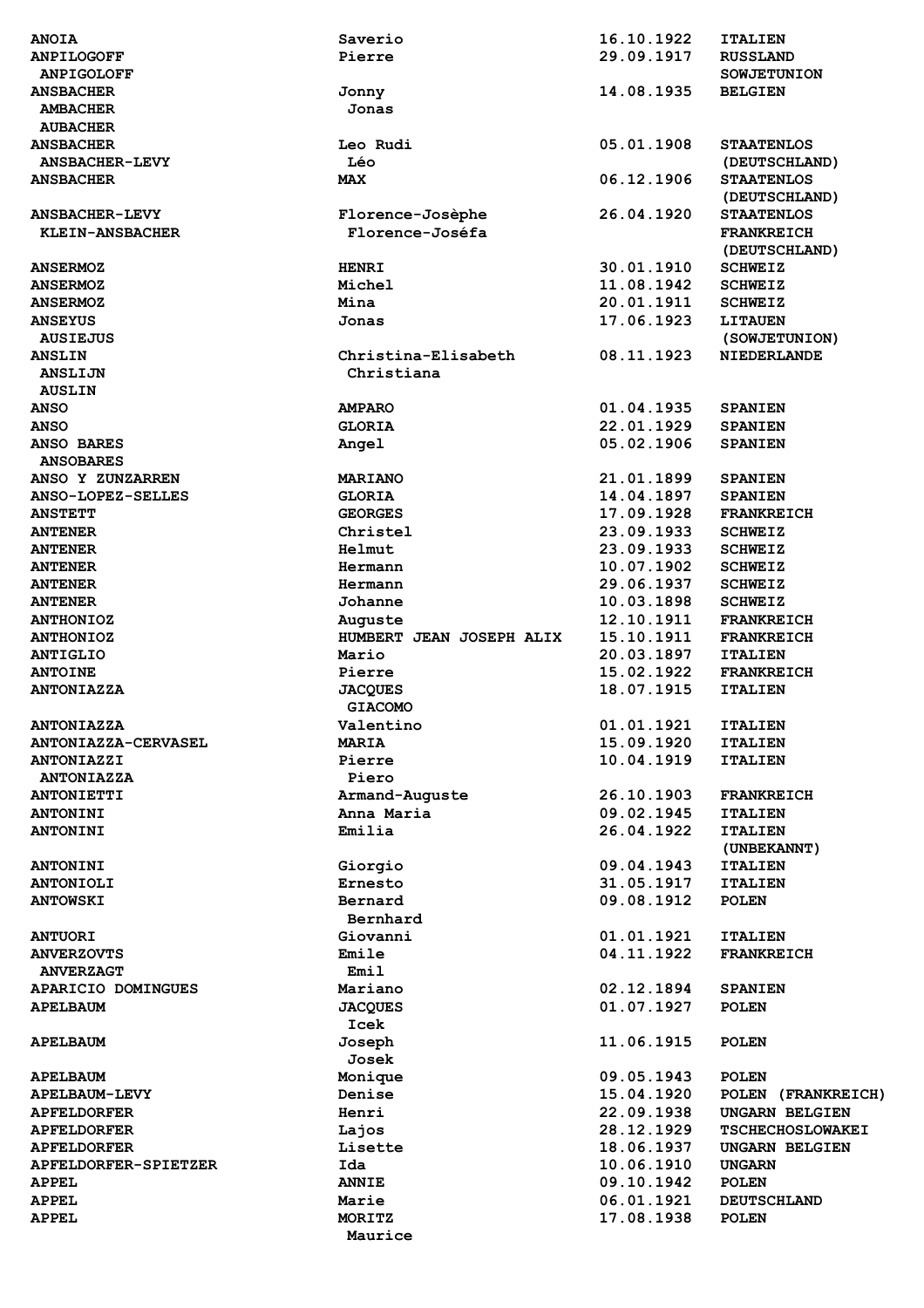| <b>APPEL-RUTKOWSKI</b>  | <b>HELA</b>              | 25.03.1922 | <b>POLEN</b>       |
|-------------------------|--------------------------|------------|--------------------|
| <b>APPEL-RUTKOWSKI</b>  | JCEK                     | 10.04.1915 | <b>POLEN</b>       |
|                         | Jacques                  |            |                    |
| APPENZELLER ALIAS HUG   | Arthur                   | 23.04.1921 | <b>SCHWEIZ</b>     |
| <b>APTER</b>            | Hannelore-Annette        | 28.04.1932 | <b>POLEN</b>       |
| <b>APUZZO</b>           | <b>FRANCO</b>            | 03.12.1913 | <b>ITALIEN</b>     |
| <b>ARAMINI</b>          | Vittorio                 | 24.09.1919 | <b>ITALIEN</b>     |
|                         | Viktor                   |            |                    |
| ARANDA PIEDROLA         | Francisco                | 21.12.1910 | <b>SPANIEN</b>     |
| ARBERMANN-HAUSMANN, NEE | Reizel                   | 03.06.1880 | <b>POLEN</b>       |
| <b>ROSENTHAL</b>        | Reisel                   |            |                    |
|                         | Rosalie                  |            |                    |
| <b>ARBEZ</b>            | <b>ANDREE</b>            | 14.01.1937 | <b>FRANKREICH</b>  |
| <b>ARBULO</b>           | <b>ANGEL</b>             | 18.01.1919 | <b>SPANIEN</b>     |
| <b>ARGULO MINGUEZ</b>   |                          |            |                    |
| ARCA FERREIRO           | Camilo                   | 15.08.1915 | <b>SPANIEN</b>     |
| <b>ARCIS</b>            | Georges                  | 07.02.1922 | <b>FRANKREICH</b>  |
| <b>ARDAINE</b>          | Roger                    | 14.04.1922 | <b>FRANKREICH</b>  |
| <b>ARDITTI</b>          | <b>RAPHAEL</b>           | 30.10.1926 | <b>BULGARIEN</b>   |
|                         | Raffaele                 |            |                    |
| <b>ARDIZIO</b>          | Luciano                  | 15.12.1924 | <b>ITALIEN</b>     |
| ARDUINI                 | Joseph                   | 15.06.1920 | <b>ITALIEN</b>     |
|                         | Josef                    |            |                    |
| <b>ARDURAT</b>          | Jean                     | 14.06.1922 | <b>FRANKREICH</b>  |
| AREAL CAMPOS            | Benito                   | 09.10.1916 | <b>SPANIEN</b>     |
| <b>ARELLANO CAPEL</b>   | José                     | 11.02.1899 | <b>SPANIEN</b>     |
| ARELLANO GIMENEZ        | Ladislaw                 | 28.06.1904 | <b>SPANIEN</b>     |
| ARELLANO JIMENEZ        | Ladislao                 |            |                    |
| ARENDSEN DE WOLFF       | Willem Goswin Karel      | 22.04.1919 | <b>NIEDERLANDE</b> |
| <b>ARENDT</b>           | Ilse Editha              | 18.09.1920 | <b>STAATENLOS</b>  |
|                         |                          |            | (DEUTSCHLAND)      |
| <b>ARENS</b>            | Leonora                  | 13.08.1916 | <b>POLEN</b>       |
| <b>SPATZ-ARENS</b>      | Eleonore                 |            |                    |
|                         |                          | 13.06.1902 |                    |
| <b>ARENSBERG</b>        | EMMA                     | 14.07.1934 | <b>DEUTSCHLAND</b> |
| <b>ARENSTEIN</b>        | Jacques                  |            | <b>POLEN</b>       |
| <b>ARENSTEIN</b>        | Manfred                  | 31.03.1932 | <b>POLEN</b>       |
| <b>ARESE</b>            | Franco                   | 01.01.1918 | <b>ITALIEN</b>     |
| <b>ARGANO</b>           | Teresa                   | 01.01.1928 | <b>ITALIEN</b>     |
| <b>ARGENTERO</b>        | Georges René             | 09.08.1923 | <b>FRANKREICH</b>  |
|                         | <b>GEORG</b>             |            |                    |
| <b>ARGUS</b>            | <b>Helle</b><br>Hélène   | 06.07.1942 | <b>ESTLAND</b>     |
|                         |                          |            | <b>SOWJETUNION</b> |
|                         | Hellena                  |            |                    |
| <b>ARGUS</b>            | Maimo                    | 08.08.1931 | <b>ESTLAND</b>     |
|                         | Maimu                    |            | <b>SOWJETUNION</b> |
|                         | Marie                    |            |                    |
| <b>ARGUS-LAREDEI</b>    | Nadezda                  | 17.09.1910 | <b>ESTLAND</b>     |
|                         | Nadizda                  |            | <b>SOWJETUNION</b> |
| <b>ARIAZ</b>            | Georges                  | 28.09.1919 | <b>FRANKREICH</b>  |
| <b>ARIOLA</b>           | Giuseppe                 | 24.12.1881 | <b>ITALIEN</b>     |
|                         | Josef                    |            |                    |
| <b>ARIOLA</b>           | Martino                  | 07.03.1888 | <b>ITALIEN</b>     |
| <b>ARLAND</b>           | Inconnu                  |            | <b>SCHWEIZ</b>     |
| <b>ARLAR</b>            | Cornelius                | 06.12.1904 | <b>NIEDERLANDE</b> |
| ARLAUD-JACQUIER         | Alice-Madeleine          | 08.10.1913 | <b>SCHWEIZ</b>     |
|                         |                          |            | (FRANKREICH)       |
| <b>ARLIAN</b>           | Albina                   | 18.01.1930 | <b>ITALIEN</b>     |
| <b>ARLIAN</b>           | Michel Ernest            | 17.01.1931 | FRANKREICH ITALIEN |
| <b>ARLIAN-VIERIN</b>    | Maria Delphine           | 21.05.1910 | <b>ITALIEN</b>     |
| <b>ARMAND</b>           | <b>JEAN-AUGUSTE</b>      | 19.01.1918 | <b>FRANKREICH</b>  |
| <b>ARMAND</b>           | Léo                      | 01.03.1931 | <b>FRANKREICH</b>  |
|                         | Tino                     |            |                    |
| <b>ARMAND-SERVETTAZ</b> | <b>ANTOINETTE</b>        | 03.08.1909 | <b>FRANKREICH</b>  |
|                         |                          |            | (SCHWEIZ)          |
| <b>ARMANI</b>           | Charles-Dominique        | 08.03.1881 | <b>FRANKREICH</b>  |
|                         | <b>KARL</b>              |            |                    |
| <b>ARMANI</b>           | Fernand-Félix-Dominique- | 21.08.1915 | <b>FRANKREICH</b>  |
|                         | Charles                  |            |                    |
| <b>ARMANI</b>           | Inconnu                  |            | <b>FRANKREICH</b>  |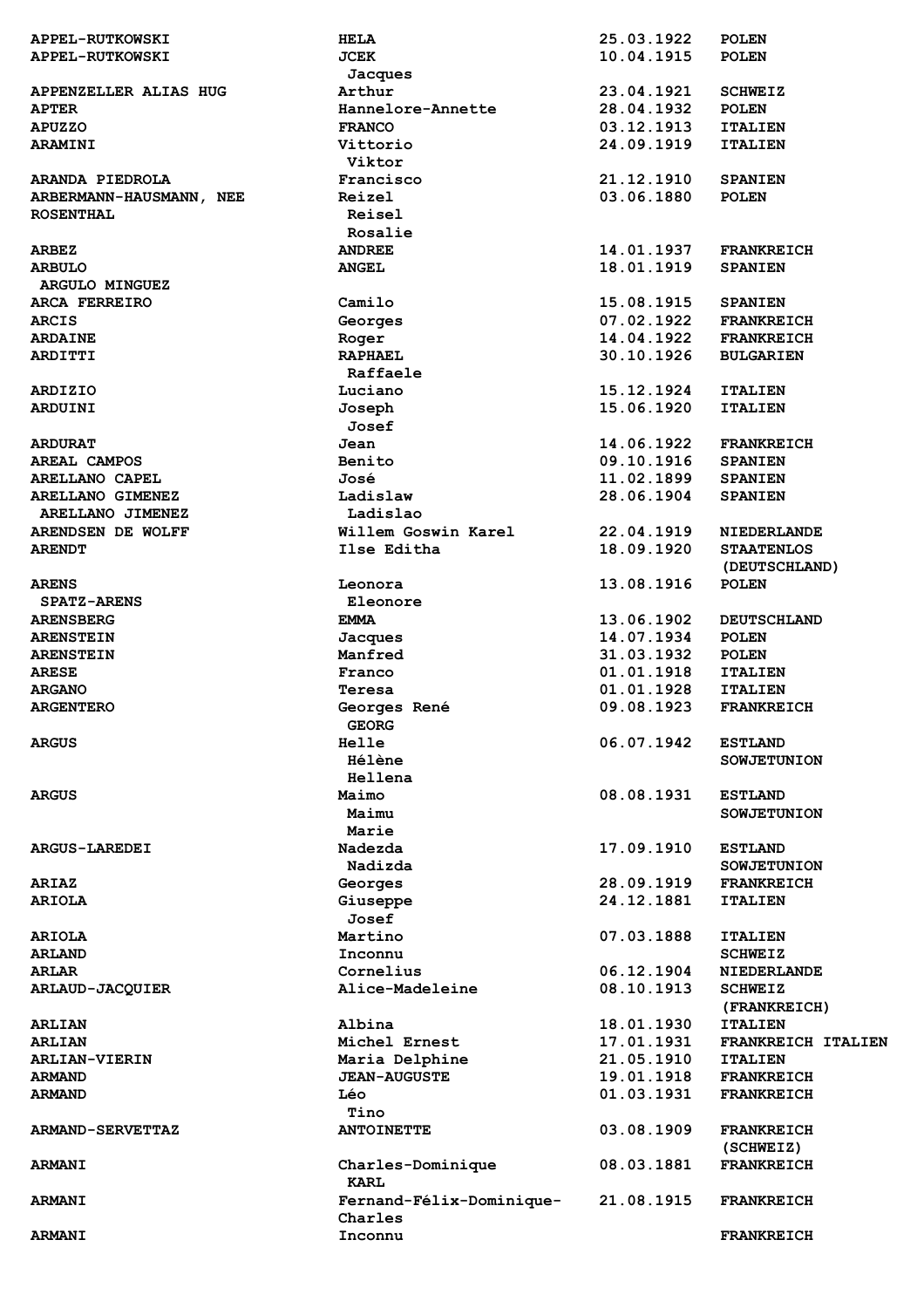| <b>ARMANI-BRUNETON</b>               | Yvonne-Louise                           | 18.06.1921               | <b>FRANKREICH</b>                  |
|--------------------------------------|-----------------------------------------|--------------------------|------------------------------------|
| <b>ARMANI-FERRIOLI</b>               | <b>THERESE</b>                          | 05.01.1886               | <b>FRANKREICH</b>                  |
| <b>ARMENGOL SOLER</b>                | Jaime                                   | 14.04.1913               | <b>SPANIEN</b>                     |
| <b>ARMINJON</b>                      | PIERRE-François                         | 21.08.1908               | <b>FRANKREICH</b>                  |
| <b>ARMY</b>                          | Jacob                                   | 07.10.1890               | <b>SCHWEIZ</b>                     |
| <b>ARNABOLDI</b><br><b>ARNALBODI</b> | Amadéo                                  | 01.01.1919               | <b>ITALIEN</b>                     |
| <b>ARNAL</b>                         | <b>ANDRE ALBERT</b>                     | 12.06.1917               | <b>FRANKREICH</b>                  |
| <b>ARNAUD</b>                        | Louis                                   | 22.04.1906               | <b>FRANKREICH</b>                  |
| <b>ARNAUD</b>                        | <b>MARIUS BENOIT</b>                    | 13.06.1921               | <b>FRANKREICH</b>                  |
| <b>ARNAUD</b>                        | MARIUS BENOIT                           | 13.06.1921               | <b>FRANKREICH</b>                  |
| <b>ARNAUD</b>                        | Maurice                                 | 06.05.1920               | <b>FRANKREICH</b>                  |
| <b>ARNAUD</b>                        | <b>NELLY-LOUISE</b>                     | 27.12.1910               | <b>FRANKREICH</b>                  |
| <b>ARNOVICI</b>                      | Danielle                                | 01.01.1937               | <b>RUMANIEN</b>                    |
| <b>ARNOVICI</b>                      | Elietta                                 | 01.01.1911               | <b>RUMANIEN</b>                    |
| <b>AROM</b>                          | Elimelech                               | 30.03.1927               | STAATENLOS (POLEN)                 |
|                                      | Edouard                                 |                          |                                    |
| <b>ARON</b>                          | Adrien-Léon                             | 29.04.1902               | <b>FRANKREICH</b>                  |
| <b>ARON</b>                          | <b>DANIEL</b>                           | 18.09.1939               | <b>FRANKREICH</b>                  |
| <b>ARON</b>                          | Daniel Albert                           | 23.01.1940               | <b>FRANKREICH</b>                  |
| <b>ARON</b>                          | Emile Adolphe<br>Emil                   | 02.11.1907               | <b>FRANKREICH</b>                  |
| <b>ARON</b>                          | François-Michel                         | 25.02.1942               | <b>FRANKREICH</b>                  |
| <b>ARON</b>                          | <b>JAN MARCEL</b><br><b>JEAN MARCEL</b> | 27.09.1907               | <b>FRANKREICH</b>                  |
| <b>ARON</b>                          | Joseph                                  | 03.05.1935               | <b>FRANKREICH</b>                  |
| <b>ARON</b>                          | Léon-Jacques                            | 03.11.1903               | <b>FRANKREICH</b>                  |
| <b>ARON</b>                          | <b>MAX</b>                              | 30.08.1911               | <b>STAATENLOS</b>                  |
|                                      |                                         |                          | (DEUTSCHLAND)                      |
| <b>ARON</b>                          | Pierre                                  | 10.02.1925               | <b>STAATENLOS</b>                  |
|                                      | Peter                                   |                          | (DEUTSCHLAND)                      |
| <b>ARON</b>                          | Régine                                  | 12.09.1932               | <b>STAATENLOS</b><br>(DEUTSCHLAND) |
| <b>ARON</b>                          | Sally                                   | 04.02.1934               | <b>FRANKREICH</b>                  |
| <b>ARON-FASSINA</b>                  | Jeanne-Adèle                            | 31.01.1910               | <b>FRANKREICH</b>                  |
| <b>ARON-LEVY</b>                     | <b>SIMONE</b>                           | 24.03.1917               | <b>FRANKREICH</b>                  |
|                                      |                                         |                          |                                    |
| <b>ARON-LOB</b>                      | Madeleine Albertine                     |                          | <b>FRANKREICH</b>                  |
| <b>ARON-LOEB</b>                     |                                         | 19.03.1915               |                                    |
| ARONEANU DIT ARENE                   | <b>EUGEN</b>                            | 24.01.1914               | (SCHWEIZ)<br><b>RUMANIEN</b>       |
| <b>ARONOWICZ</b>                     | Abraham                                 | 22.09.1883               | POLEN STAATENLOS                   |
| <b>ARONOWIEZ</b>                     |                                         |                          | (FRANKREICH)                       |
| <b>ARONOWICZ-BIBER</b>               |                                         | 03.06.1904               | POLEN STAATENLOS                   |
| ARONOWICZ-CHELM                      | Szprynca                                |                          |                                    |
| <b>ARONOWIEZ</b>                     |                                         |                          |                                    |
| <b>ARONSON</b>                       | Adolf-Maurice                           | 10.05.1919               | <b>NIEDERLANDE</b>                 |
| <b>ARONSON</b>                       | Maurice                                 | 13.08.1921               | <b>NIEDERLANDE</b>                 |
| <b>ARONSON</b>                       | Max-David                               | 30.06.1891               | <b>NIEDERLANDE</b>                 |
| <b>ARONSON-KESTEN</b>                | <b>BERTHA BRUNHILDE</b>                 | 25.04.1922               | <b>NIEDERLANDE</b>                 |
| <b>ARONZON</b>                       | Joseph                                  | 13.08.1906               | <b>POLEN</b>                       |
| <b>ARPELS</b>                        | <b>JACQUES</b>                          | 21.04.1914               | <b>FRANKREICH</b>                  |
| <b>ARPELS-GRANDJEAN</b>              | LUCIE MARCELLE                          | 12.01.1921               | <b>FRANKREICH</b>                  |
| <b>ARPIN</b>                         | Robert                                  | 24.04.1924               | <b>FRANKREICH</b>                  |
| <b>ARPIN-AESCHIMANN</b>              | <b>YVONNE</b>                           | 31.01.1910               | <b>FRANKREICH</b>                  |
| <b>ARRIGONI</b>                      | <b>BONO</b>                             | 26.09.1920               | <b>ITALIEN</b>                     |
| <b>ARRIGONI</b>                      | <b>GIOVANNI</b>                         | 15.09.1915               | <b>ITALIEN</b>                     |
| <b>ARRON</b>                         | Lucie                                   | 13.08.1929               | <b>FRANKREICH</b>                  |
| ARROYO ZALDIVAR                      | Patricio                                | 16.08.1912               | <b>SPANIEN</b>                     |
| <b>ARSZTEIN</b>                      | Isabelle Blanche                        | 02.08.1931               | <b>FRANKREICH</b>                  |
| <b>ARSZTEIN</b>                      | Susanne                                 | 10.04.1930               | <b>FRANKREICH</b>                  |
|                                      | Suzanne                                 |                          |                                    |
| <b>ARTAZ</b>                         | MARIUS JOSEPH                           | 01.01.1925               | <b>FRANKREICH</b>                  |
| <b>ARTIGE</b>                        | <b>JOHANN</b>                           | 24.08.1922               | <b>FRANKREICH</b>                  |
|                                      | Jean-Michel                             |                          |                                    |
| <b>ARTSTEIN</b>                      | Berthe                                  | 26.01.1928               | <b>FRANKREICH</b>                  |
| <b>ARSTEIN</b>                       |                                         |                          |                                    |
| <b>ARTSZTAJN</b>                     | Fajwel                                  | 25.03.1896               | <b>POLEN</b>                       |
| <b>ARTSZTEIN</b>                     |                                         |                          |                                    |
| <b>ARTSZTAJN</b><br><b>ARTSZTAJN</b> | Robert<br>Suzy                          | 04.05.1938<br>30.05.1934 | <b>POLEN</b><br><b>POLEN</b>       |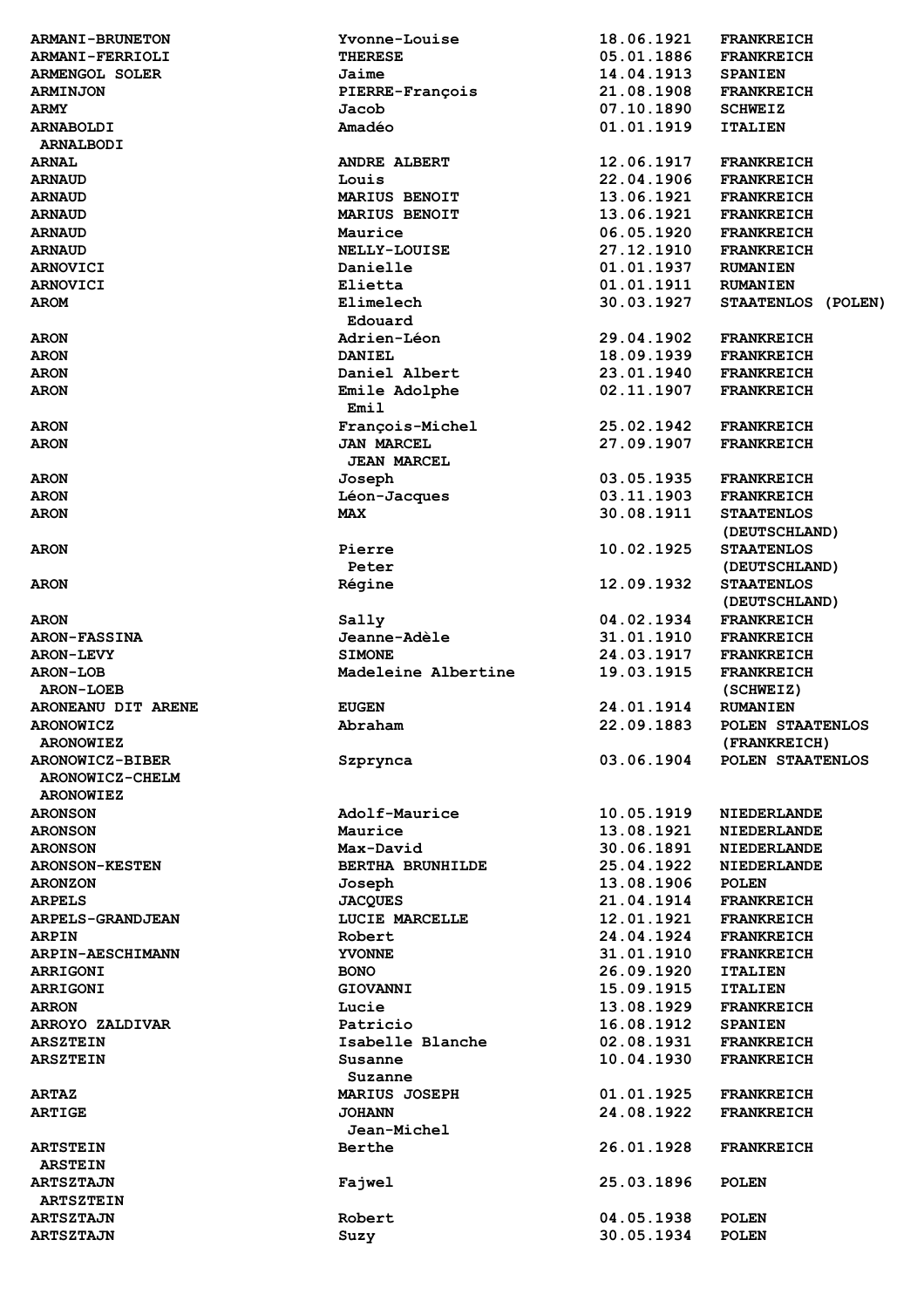| <b>ARTSZTAJN-WARSZAWSKA</b>            | Eugénie              | 10.06.1906               | <b>POLEN</b>                             |
|----------------------------------------|----------------------|--------------------------|------------------------------------------|
| ARTSZTEIN-KATZ                         | <b>AIDLA</b>         | 15.06.1899               | <b>FRANKREICH</b>                        |
| <b>ARTZSTEIN</b>                       | Ajdla                |                          |                                          |
|                                        | Ajala                |                          |                                          |
| <b>ARTZSTEIN</b>                       | Denise Dora          | 06.06.1929               | <b>FRANKREICH</b>                        |
| <b>ARTSZTEIN</b>                       |                      |                          |                                          |
|                                        |                      | 23.05.1923               | <b>FRANKREICH</b>                        |
| <b>ARTZSTEIN</b>                       | <b>RENEE</b>         |                          |                                          |
| <b>ARTSZTEIN</b>                       | <b>RENEE</b>         |                          |                                          |
| <b>ARTZSTEIN</b>                       | <b>SERGE</b>         | 22.01.1939               | <b>FRANKREICH</b>                        |
| <b>ARTSZTEIN</b>                       |                      |                          |                                          |
| <b>ARTZSTEIN</b>                       | <b>SZLAMA</b>        | 15.11.1897               | <b>FRANKREICH</b>                        |
| <b>ARTSZTEIN</b>                       | <b>IRLANA</b>        |                          |                                          |
| <b>ARZOUMANIAN</b>                     | Antronik             | 05.08.1920               | <b>FRANKREICH</b>                        |
| AS                                     | Marcel               | 01.11.1920               | <b>FRANKREICH</b>                        |
| <b>ASCH</b>                            | <b>ARTHUR</b>        | 02.01.1891               | <b>FRANKREICH</b>                        |
| <b>ASCH</b>                            | <b>CLAUDE</b>        | 06.11.1925               | <b>FRANKREICH</b>                        |
| <b>ASCH</b>                            | <b>COLETTE ADELE</b> | 25.04.1924               | <b>FRANKREICH</b>                        |
| <b>HIRSCH-ASCH</b>                     |                      |                          |                                          |
|                                        |                      |                          |                                          |
| <b>ASCH</b>                            | François-Arnaud      | 14.10.1909               | <b>FRANKREICH ELSASS</b>                 |
| <b>ASCH</b>                            | <b>GEORGES</b>       | 26.05.1931               | <b>FRANKREICH</b>                        |
| <b>ASCH</b>                            | Jules-Simon          | 20.05.1880               | <b>FRANKREICH ELSASS</b>                 |
|                                        | <b>Julius Simon</b>  |                          |                                          |
| <b>ASCH</b>                            | LEOPOLD CAMILE       | 14.12.1926               | <b>FRANKREICH</b>                        |
| <b>ASCH</b>                            | <b>PAUL</b>          | 12.02.1873               | <b>FRANKREICH ELSASS</b>                 |
| <b>ASCH</b>                            | Rolf                 | 20.03.1918               | <b>STAATENLOS</b>                        |
|                                        |                      |                          | (DEUTSCHLAND)                            |
| <b>ASCH-BURGUN</b>                     | Antoinette           | 01.02.1917               | <b>FRANKREICH</b>                        |
| <b>ASCH-FEIST</b>                      | <b>SALOME</b>        | 07.09.1885               | UNBEKANNT ELSASS                         |
|                                        |                      |                          | (FRANKREICH)                             |
| <b>ASCH-GUTHMANN</b>                   | <b>JEANNE</b>        | 28.04.1895               | <b>FRANKREICH</b>                        |
|                                        |                      | 01.05.1877               |                                          |
| <b>ASCH-LONGINI</b>                    | <b>MELANIE</b>       |                          | <b>FRANKREICH</b>                        |
| <b>ASCHARINA</b>                       | Hélène               | 28.04.1928               | <b>RUSSLAND</b>                          |
| <b>ASCHENAZZI</b>                      | Joseph               | 18.12.1913               | UNGARN RUMANIEN                          |
| <b>TEITELBAUM</b>                      | <b>JOSEF</b>         |                          |                                          |
| ASCHKENAZI-TEITELBAUM                  |                      |                          |                                          |
|                                        |                      |                          |                                          |
| <b>ASCHENBERGER</b>                    | <b>JOSEF</b>         | 07.02.1904               | <b>DEUTSCHLAND</b>                       |
|                                        |                      |                          | (OESTERREICH)                            |
| <b>ASCHER</b>                          | Haim                 | 16.10.1911               | <b>TSCHECHOSLOWAKEI</b>                  |
|                                        |                      |                          |                                          |
| <b>ASCHER</b>                          | Heinz                | 03.02.1904               | <b>UNBEKANNT</b>                         |
|                                        |                      |                          | <b>STAATENLOS</b>                        |
|                                        |                      |                          | (DEUTSCHLAND)                            |
| <b>ASCHER-LAVY</b>                     | Charlotte            | 28.04.1906               | <b>STAATENLOS</b>                        |
|                                        |                      |                          | (DEUTSCHLAND)                            |
| <b>ASCHINAZE</b>                       | Aron                 | 24.02.1912               | <b>RUMANIEN</b>                          |
| <b>ASCHIMAZI</b>                       |                      |                          |                                          |
| <b>ASCHENAZE</b>                       |                      |                          |                                          |
| <b>ASCHINGER</b>                       | Peter                | 10.02.1924               | <b>DEUTSCHLAND</b>                       |
| <b>ASCHKENASY</b>                      | Anna                 | 18.11.1876               | <b>RUSSLAND</b>                          |
| ASCHKENAZY-GUENZBURG                   |                      |                          | <b>STAATENLOS</b>                        |
| <b>ASCHKENASY</b>                      | <b>GILBERT</b>       | 01.03.1940               | STAATENLOS (POLEN)                       |
| <b>ASCHKENAZY</b>                      |                      |                          |                                          |
|                                        |                      |                          |                                          |
| <b>ASCHKENASY</b>                      | Marcie               | 14.01.1901               | <b>RUSSLAND</b>                          |
| <b>ASCHKENAZY</b>                      |                      |                          | <b>STAATENLOS</b>                        |
| <b>ASCHKENASY</b>                      | Selmar               | 24.05.1910               | <b>POLEN</b>                             |
| <b>ASCHKENAZY</b>                      |                      |                          |                                          |
| <b>ASCHKENASY</b>                      | Siegfried            | 28.05.1873               | <b>STAATENLOS</b>                        |
| <b>ASCHKENAZY</b>                      |                      |                          | <b>RUSSLAND</b>                          |
| <b>ASCHKENASKI</b>                     |                      |                          |                                          |
| ASCHKENASY NEE HIESELRATH-             | Sofia                | 08.08.1914               | <b>POLEN</b>                             |
| <b>KUGELMASS</b>                       |                      |                          |                                          |
| <b>ASCHKENAZY</b>                      |                      |                          |                                          |
| <b>ASCHKENAZY</b>                      | Gabrielle-Jacqueline | 13.12.1899               | <b>RUSSLAND</b>                          |
| <b>ASCHKENASKI</b>                     |                      |                          | <b>STAATENLOS</b>                        |
| <b>ASCOLI</b>                          | Claudine-Florence    | 21.11.1925               | <b>ITALIEN</b>                           |
|                                        |                      |                          |                                          |
|                                        | Claudia              |                          |                                          |
| <b>ASCOLI</b>                          | Dario                | 12.10.1897               | <b>ITALIEN</b>                           |
| <b>ASCOLI</b>                          | Gemma Anna           | 24.12.1923               | <b>ITALIEN</b>                           |
| <b>ASCOLI-FARGION</b><br><b>ASHERY</b> | Perla<br>Alexander   | 19.07.1900<br>20.11.1919 | <b>ITALIEN</b><br><b>GROSSBRITANNIEN</b> |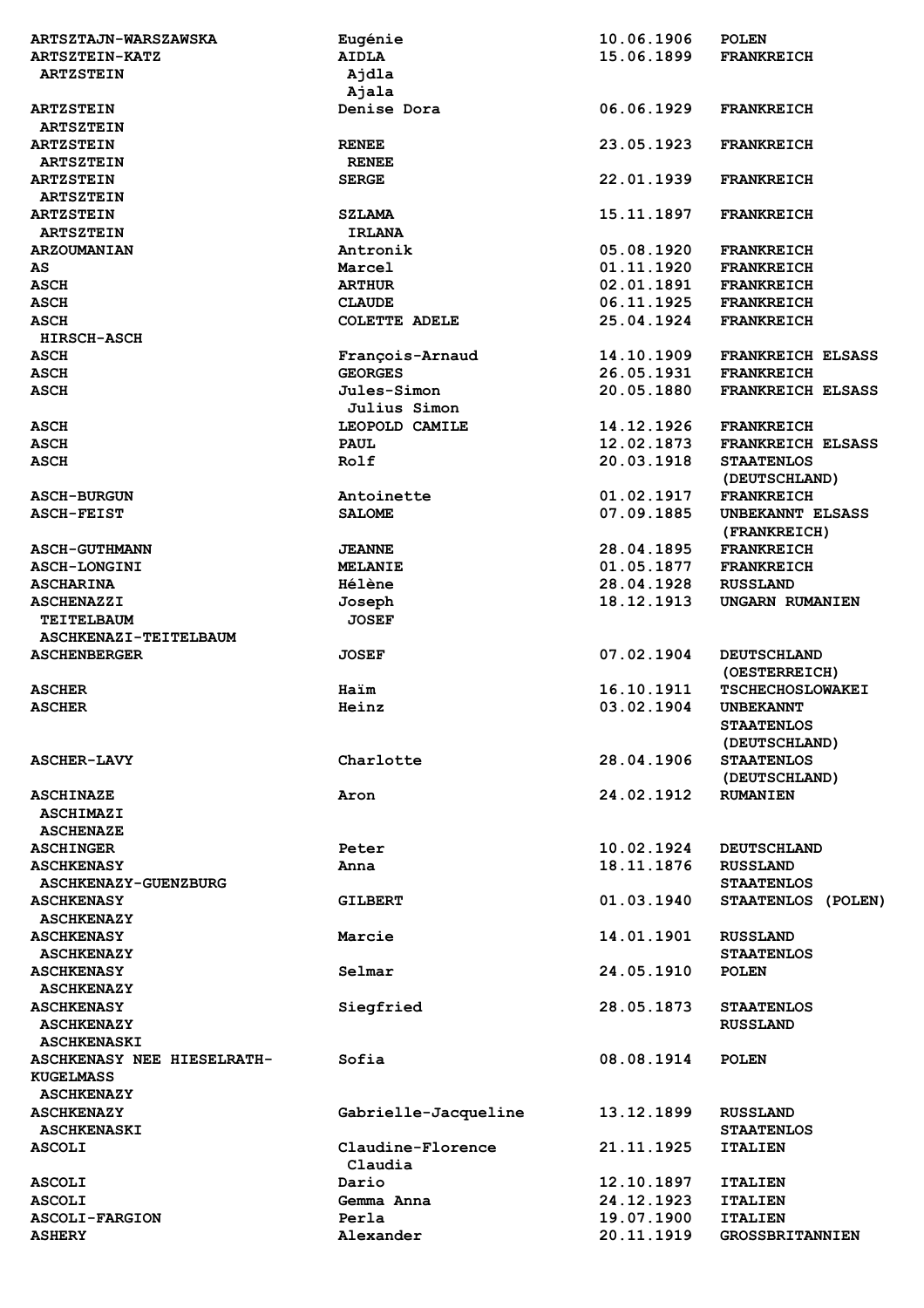| <b>ASMUS</b>               | <b>ANTOINE</b>         | 11.06.1926 | <b>FRANKREICH</b>        |
|----------------------------|------------------------|------------|--------------------------|
| <b>ASMUS</b>               | <b>BENOIT</b>          | 05.09.1939 | <b>FRANKREICH</b>        |
| <b>ASMUS</b>               | <b>CASPAR</b>          | 13.08.1899 | <b>FRANKREICH</b>        |
| <b>ASMUS</b>               | <b>GEORGES</b>         | 03.03.1928 | <b>FRANKREICH</b>        |
| <b>ASMUS</b>               | <b>JACQUES</b>         | 14.08.1935 | <b>FRANKREICH</b>        |
| <b>ASMUS</b>               | <b>MATHIAS</b>         | 22.12.1900 | <b>FRANKREICH ELSASS</b> |
|                            | MATHIEU                |            |                          |
| <b>ASMUS</b>               | <b>THERESE</b>         | 02.12.1940 | <b>FRANKREICH</b>        |
|                            |                        | 10.01.1908 |                          |
| <b>ASMUS</b>               | <b>THERESE</b>         |            | <b>FRANKREICH</b>        |
| <b>ASPIS</b>               | Henri                  | 28.06.1929 | <b>POLEN</b>             |
| <b>ASPIS</b>               | Simon                  | 21.08.1933 | <b>POLEN</b>             |
| <b>ASSAEL-AMAR</b>         | Alice                  | 05.03.1879 | <b>FRANKREICH</b>        |
| <b>AMAR-ASSAEL</b>         |                        |            |                          |
| <b>ASSAIANTE</b>           | Lorete                 |            | <b>ITALIEN</b>           |
| <b>ASSANELLI</b>           | Armando                | 23.03.1914 | <b>ITALIEN</b>           |
| <b>ASSENHEIMER</b>         | DAGOBERT HIRSCH        | 17.12.1886 | <b>STAATENLOS</b>        |
| <b>ASSENHEIMER</b>         | <b>FRITZ</b>           | 19.08.1921 | <b>STAATENLOS</b>        |
| <b>ASSENHEIMER</b>         | <b>HANS</b>            | 10.02.1923 | <b>STAATENLOS</b>        |
| <b>ASSENHEIMER</b>         | <b>HERMANN</b>         | 04.02.1888 | <b>STAATENLOS</b>        |
| <b>ASSENHEIMER</b>         | <b>MARION</b>          | 23.07.1924 | <b>STAATENLOS</b>        |
| ASSENHEIMER-BLUMENTHAL     | IRMA                   | 06.08.1896 | <b>DEUTSCHLAND</b>       |
|                            |                        |            | (STAATENLOS)             |
| ASSENHEIMER-KOERBCHEN      | <b>JEANNETTE</b>       | 16.04.1889 | <b>STAATENLOS</b>        |
| <b>ASSIRELI</b>            | Adito                  | 09.07.1919 | <b>ITALIEN</b>           |
| <b>AST</b>                 | Nicole                 | 21.12.1930 | <b>SCHWEIZ</b>           |
| <b>ASTACHOW</b>            | Peter                  | 01.01.1918 | <b>RUSSLAND</b>          |
| <b>ASTORGA MUNOZ</b>       |                        | 11.07.1918 | <b>SPANIEN</b>           |
|                            | Domingo                |            |                          |
| <b>ASTORGA MUNOZ</b>       | Miguel                 | 09.04.1912 | <b>SPANIEN</b>           |
| <b>ASTORI</b>              | Georgina               | 12.10.1919 | <b>ITALIEN</b>           |
| <b>VALLANA-ASTORI</b>      | Giorgina               |            |                          |
| <b>ASTORI</b>              | Maggio                 | 24.03.1918 | <b>ITALIEN</b>           |
| <b>ASTRUC</b>              | Colette Suzanne        | 05.08.1915 | <b>FRANKREICH</b>        |
| <b>ASTRUC</b>              | <b>GERMAINE ESTHER</b> | 17.04.1882 | <b>FRANKREICH</b>        |
| <b>ASZKENAZY</b>           | <b>HENRI-BERNARD</b>   | 22.04.1943 | <b>POLEN</b>             |
|                            | <b>HEINRICH</b>        |            |                          |
| <b>ASZKENAZY</b>           | <b>ISAAK</b>           | 15.09.1894 | <b>POLEN</b>             |
| <b>ASZKENAZY</b>           | MICHEL                 | 06.03.1930 | POLEN FRANKREICH         |
| <b>ASZKENAZY</b>           | <b>SONIA</b>           | 05.04.1932 | POLEN FRANKREICH         |
| <b>ASZKENAZY-PERTSCHUK</b> | <b>REGINA</b>          | 11.02.1910 | <b>POLEN</b>             |
| <b>ASZKIENAZY</b>          | Alexandre              | 30.12.1931 | <b>POLEN</b>             |
|                            | <b>ALEXANDER</b>       |            |                          |
| <b>ASZKIENAZY</b>          | <b>MANES</b>           | 10.02.1893 | <b>POLEN</b>             |
| <b>ASZKIENAZY</b>          | <b>SERGE</b>           | 22.07.1937 | <b>FRANKREICH</b>        |
| ASZKIENAZY-BLINDES         | <b>REJZEL</b>          | 20.12.1909 | <b>POLEN</b>             |
| <b>ATHANASSION</b>         | <b>THOMAS</b>          | 29.10.1920 | <b>USA</b>               |
| <b>ATHENON</b>             | Mathilde               | 06.03.1901 | <b>SCHWEIZ</b>           |
| <b>ATKAZINNAS</b>          | Jonas                  | 07.11.1909 | <b>LITAUEN</b>           |
| <b>ATKOCIUNAS</b>          |                        |            | <b>SOWJETUNION</b>       |
| <b>ATLAS</b>               |                        | 06.12.1933 | <b>STAATENLOS</b>        |
|                            | Evelyn                 |            |                          |
|                            | Evelyne                |            | (OESTERREICH)            |
| <b>ATLAS</b>               | Max                    | 07.11.1895 | <b>STAATENLOS</b>        |
|                            |                        |            | (OESTERREICH)            |
| <b>ATLAS-FRIEDMANN</b>     | Elsa                   | 21.09.1905 | <b>STAATENLOS</b>        |
|                            |                        |            | (OESTERREICH)            |
| <b>ATTAS</b>               | Victor                 | 08.01.1906 | <b>GRIECHENLAND</b>      |
| <b>ATTAS-LEHMANN</b>       | Simone                 | 27.12.1905 | <b>GRIECHENLAND</b>      |
| <b>ATTIAS</b>              | Natan                  | 04.03.1925 | <b>GRIECHENLAND</b>      |
|                            | Nathan                 |            | (PALASTINA)              |
| <b>ATTIAS</b>              | Simanto                | 23.04.1918 | <b>FRANKREICH</b>        |
|                            |                        |            | (GRIECHENLAND)           |
| <b>AUBERSON</b>            | <b>EUGENE-AUGUSTE</b>  | 06.04.1903 | <b>SCHWEIZ</b>           |
| <b>AUBERT</b>              | <b>CHARLES</b>         | 21.07.1920 | <b>FRANKREICH</b>        |
| <b>AUBERT</b>              | Clément                | 26.06.1899 | <b>SCHWEIZ</b>           |
| <b>AUBERT</b>              | <b>DENISE</b>          | 04.09.1906 | <b>FRANKREICH</b>        |
|                            |                        |            |                          |
|                            | Denise-Madeleine       |            |                          |
| <b>AUBERT</b>              | inconnue               | 01.01.1923 | <b>FRANKREICH</b>        |
| <b>AUBINAND</b>            | Pierre-Antoni          | 18.03.1922 | <b>FRANKREICH</b>        |
| <b>AUBRY</b>               | Henri-Delphin          | 25.04.1911 | <b>FRANKREICH</b>        |
| <b>AUDERSET</b>            | André                  | 12.05.1914 | <b>SCHWEIZ</b>           |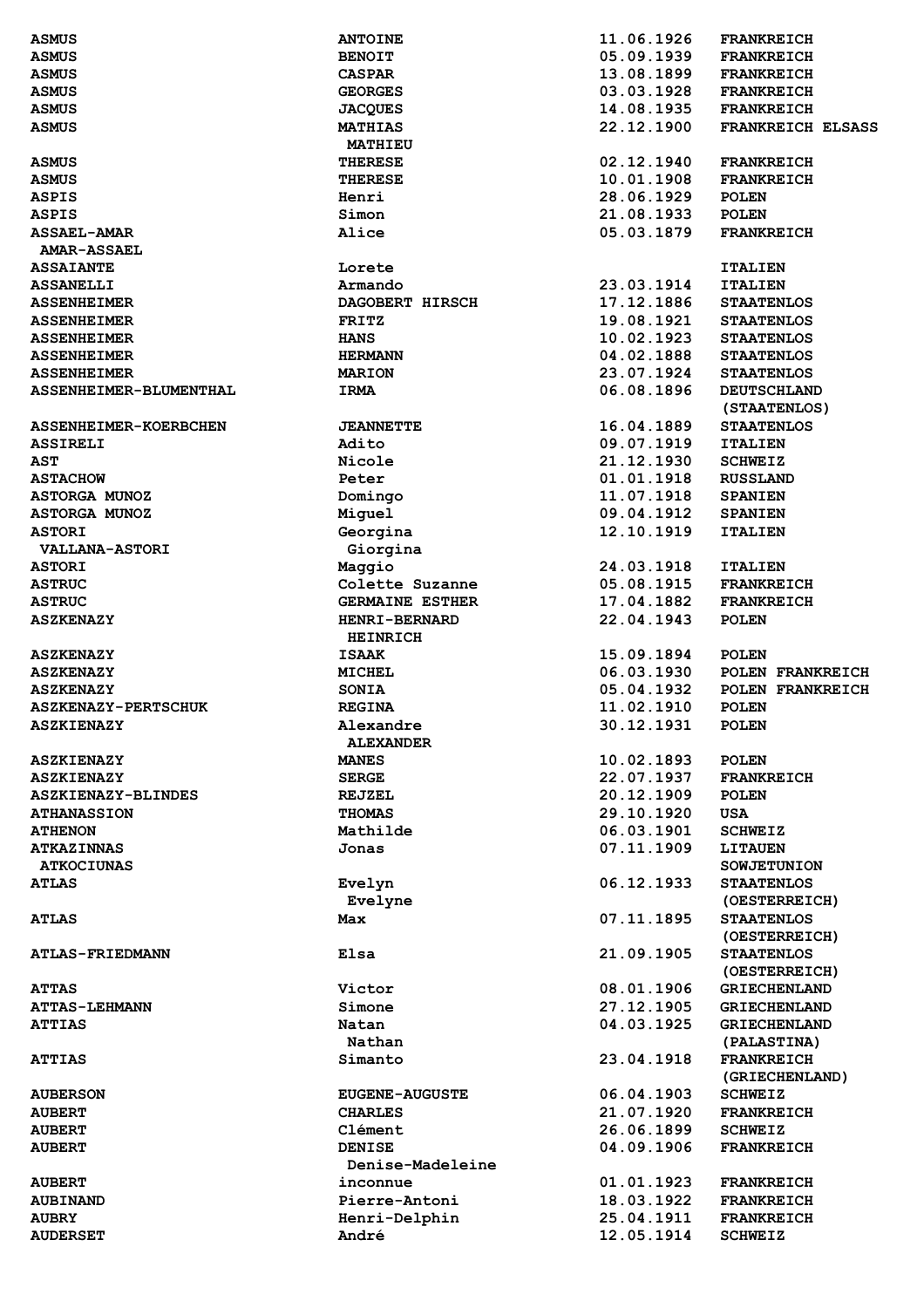| <b>AUDETAT</b>                | André                | 22.12.1916 | <b>SCHWEIZ</b>          |
|-------------------------------|----------------------|------------|-------------------------|
| <b>AUDIBERT</b>               | Régis Louis Paul     | 18.04.1924 | <b>FRANKREICH</b>       |
| <b>AUDO</b>                   | Angela               | 01.01.1922 | <b>ITALIEN</b>          |
| <b>AUE</b>                    | Gilbert              | 26.01.1910 | <b>OESTERREICH</b>      |
|                               |                      |            | <b>DEUTSCHLAND</b>      |
| <b>AUERBACH</b>               | Berthold             | 22.04.1907 | <b>TSCHECHOSLOWAKEI</b> |
| <b>AUERBACH-COHEN</b>         | Carolina Rika        | 05.06.1909 | <b>NIEDERLANDE</b>      |
|                               | Karolina             |            |                         |
| <b>AUERBACH-COHEN</b>         | Otto                 | 25.04.1900 | <b>NIEDERLANDE</b>      |
| <b>AUERBUCH</b>               | Félicie              | 11.02.1929 | <b>STAATENLOS</b>       |
| <b>AWERBUCH</b>               |                      |            | (RUSSLAND)              |
| <b>AUERSWALD</b>              | Erika                | 27.04.1924 | <b>SCHWEIZ</b>          |
| <b>AUERSWALD</b>              | Erika                | 30.01.1945 | <b>SCHWEIZ</b>          |
| <b>AUERSWALD</b>              | Günther              | 24.09.1921 | <b>SCHWEIZ</b>          |
| <b>AUERSWALD</b>              | Martha               | 14.04.1891 | <b>SCHWEIZ</b>          |
| <b>AUFIERRE</b>               | Raymond              | 04.10.1922 | <b>FRANKREICH</b>       |
|                               | <b>RAIMUND</b>       |            |                         |
|                               |                      | 13.08.1914 | <b>STAATENLOS</b>       |
| <b>AUFRICHTIG-GLAUBACH</b>    | Rosa                 |            |                         |
| LOEB-AUFRICHTIG, NEE GLAUBACH |                      |            | (OESTERREICH)           |
| <b>AUGAGNEUR</b>              | <b>ANDRE</b>         | 02.06.1940 | <b>FRANKREICH</b>       |
| <b>AUGAGNEUR</b>              | <b>JEAN-PAUL</b>     | 18.02.1935 | <b>FRANKREICH</b>       |
| <b>AUGUST</b>                 | <b>CLAIRE</b>        | 15.06.1937 | FRANKREICH POLEN        |
| <b>AUGUST</b>                 | <b>MARKUS</b>        | 27.02.1905 | <b>POLEN</b>            |
| <b>AUGUST-LOWCZY</b>          | CHANA HENDLA         | 10.04.1909 | <b>POLEN</b>            |
| <b>AUGUSTINATOS</b>           | Spiros               | 01.01.1915 | <b>GRIECHENLAND</b>     |
| AULESTIA HERNANDORENA         | Nicolas              | 25.07.1921 | <b>SPANIEN</b>          |
| <b>AURIEMMA</b>               | Biagio               | 01.01.1922 | <b>ITALIEN</b>          |
| <b>AURIGNY</b>                | Louis                | 10.04.1922 | <b>FRANKREICH</b>       |
| <b>CAURIGNY</b>               |                      |            |                         |
| <b>AURIZI</b>                 | Mario                | 16.07.1923 | <b>ITALIEN</b>          |
| <b>AUSEMS</b>                 | Félix-René Marie     | 29.07.1920 | <b>NIEDERLANDE</b>      |
| <b>AUSSEMS</b>                |                      |            |                         |
| <b>AUSENBERG</b>              | Danielle             | 27.05.1943 | <b>POLEN</b>            |
| <b>AUSENBERG</b>              | Walter               | 28.08.1909 | <b>POLEN</b>            |
| <b>AUSSENBERG</b>             | Maurice-Walter       |            |                         |
| <b>AUSENBERG-LAMM</b>         | Lori Agnes           | 03.04.1920 | <b>POLEN</b>            |
| <b>AUSIN GIL</b>              | Josefat              | 14.11.1906 | <b>SPANIEN</b>          |
| <b>AUSPITZ</b>                | Hermann              | 28.12.1912 | <b>STAATENLOS</b>       |
|                               |                      |            | (OESTERREICH)           |
| <b>AUSSAT</b>                 |                      | 13.01.1922 | <b>FRANKREICH</b>       |
|                               | Louis                |            |                         |
|                               | LUDWIG               |            |                         |
| <b>AUSTERN</b>                | Judith               | 07.01.1931 | <b>STAATENLOS</b>       |
|                               |                      |            | <b>OESTERREICH</b>      |
| <b>AUSTERN</b>                | Mischa               | 05.06.1936 | <b>STAATENLOS</b>       |
|                               | Michel               |            | <b>OESTERREICH</b>      |
| <b>AUTHIER</b>                | Ulysse               | 24.07.1926 | <b>FRANKREICH</b>       |
| <b>AVADIS</b>                 | <b>BERNHARD</b>      | 24.05.1915 | <b>GROSSBRITANNIEN</b>  |
|                               | Bernard Hyman        |            |                         |
| <b>AVAKUMOVIC</b>             | <b>MIODRAG</b>       | 29.03.1910 | <b>JUGOSLAWIEN</b>      |
| <b>AVALOFF</b>                | Raphaël              | 02.02.1887 | <b>SOWJETUNION</b>      |
| <b>AVENOL ALIAS AUBERT</b>    | <b>JOSEPH</b>        | 09.06.1879 | <b>UNBEKANNT</b>        |
|                               |                      |            | (FRANKREICH)            |
| <b>AVERBOUCH</b>              | <b>SAMUEL</b>        | 24.09.1921 | <b>FRANKREICH</b>       |
| <b>AVIAS</b>                  | Urbain               | 28.08.1922 | <b>FRANKREICH</b>       |
| AVILES BARRIONUEVO            | Cristobal            | 06.01.1923 | <b>SPANIEN</b>          |
| <b>AVIS BLANCO</b>            | Juan                 | 30.03.1913 | <b>SPANIEN</b>          |
| <b>AVIVAR ALIAS FERNANDEZ</b> | José Salazar         | 01.01.1922 | <b>SPANIEN</b>          |
| <b>AVOGARO</b>                | Pietro               | 07.08.1914 | <b>ITALIEN</b>          |
| <b>AVRAMOVIC</b>              | Avram Aza            | 27.03.1921 | <b>JUGOSLAWIEN</b>      |
| <b>AVRAMOVICH</b>             |                      |            |                         |
| <b>AVRIL</b>                  | Juliette-Rose        | 19.07.1913 | <b>SCHWEIZ</b>          |
| <b>AXELRAD</b>                | Cécile               | 09.12.1927 | <b>POLEN</b>            |
|                               | Martin               | 25.05.1926 |                         |
| <b>AXELRAD</b>                | Rosa                 |            | <b>DEUTSCHLAND</b>      |
| <b>AXELRAD</b>                |                      | 11.02.1930 | <b>POLEN</b>            |
|                               | Rosie                |            |                         |
| <b>AXELRAD</b>                | Simon                | 06.10.1933 | <b>FRANKREICH</b>       |
| <b>AYACHE</b>                 | Georges              | 17.06.1924 | <b>FRANKREICH</b>       |
| <b>AYER</b>                   | <b>GASTON</b>        | 17.03.1924 | <b>SCHWEIZ</b>          |
| <b>AYGALENG</b>               | <b>JACQUES-HENRI</b> | 19.04.1921 | <b>FRANKREICH</b>       |